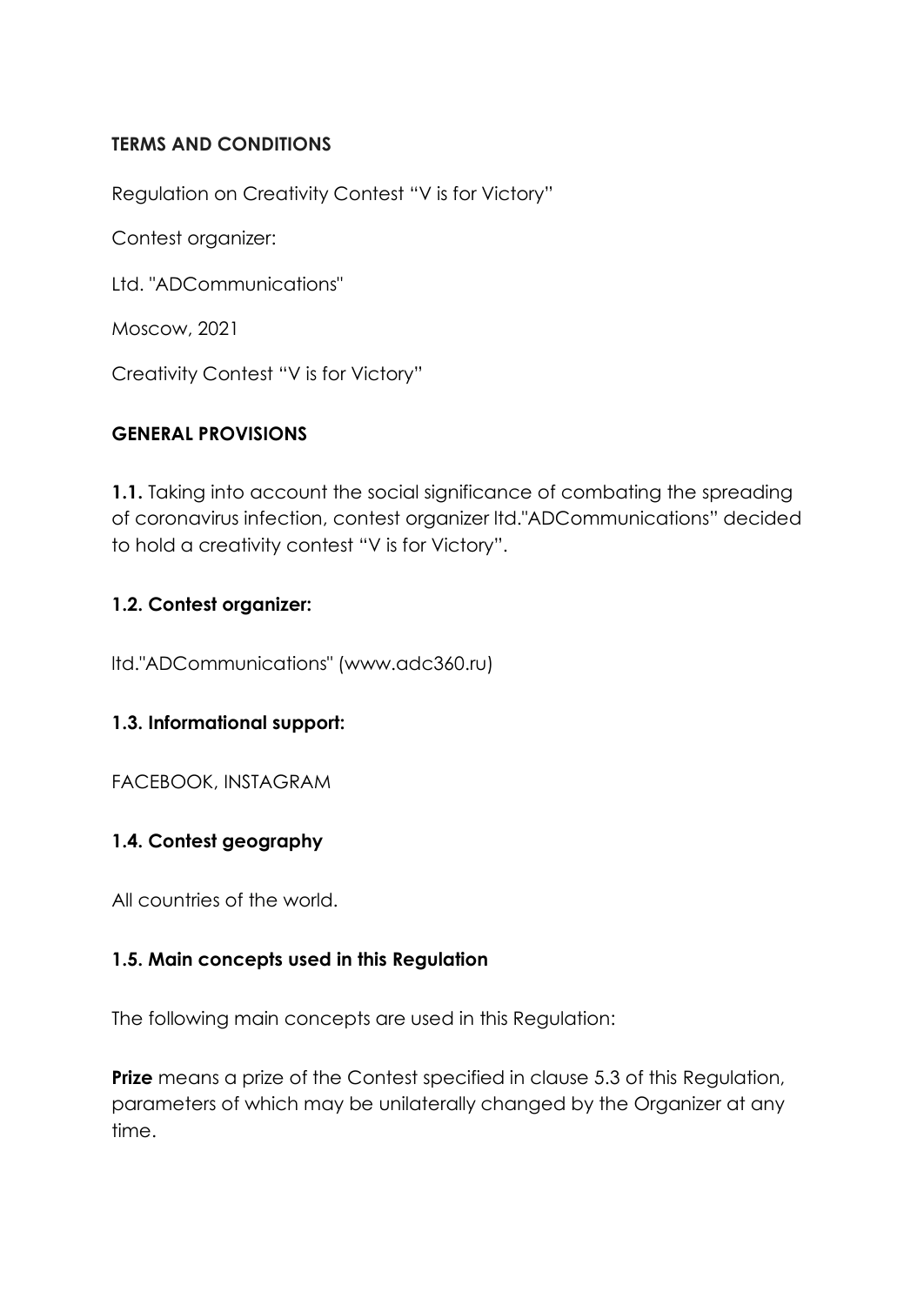**Contest** means a creative contest, terms and conditions of holding which are determined by this Regulation, in which a Participant complying with the Participants Requirements may participate through submitting a Work complying with the Works Requirements in accordance with the Works Submission Rules.

**Organizer** means a legal entity specified in clause 1.2 of this Regulation and carrying out organizing, preparation and holding of the Contest.

**Winners** mean participants which will be determined by the Judging Panel in accordance with the Winners Determination System and this Regulation.

**Works Submission Rules** mean requirements, in accordance with which the Participants shall submit their Works for the Contest, uploading original photos depicting the Participant himself/herself together with the symbol "V" signifying Victory, with hashtags **#Sputnikv4victory и #Sputnik** in social media FACEBOOK, INSTAGRAM.

**Contest Website** means a website in the Internet located at [www.vforvictory.online.](http://www.vforvictory.online/)

**Winners Determination System** means a system for determination of the Contest winners, which is determined and approved by the Organizer in accordance with clause 3 of this Regulation.

**Works Requirements** mean requirements, in accordance with which a creative work eligible to participate in the Contest is an original (taken specially for participation in the Contest), previously not published photo with V symbol signifying Victory, depicting the Participant himself/herself (also together with other persons, provided that such persons consented in accordance with the applicable legislation to using their images for participation in the Contest; at the same time, depicting of other persons without the Participant is not allowed) or without images of any persons, complying with the following requirements: (I) exclusive rights to such a photo shall be owned by the Participant, (II) the Work shall not contain any offensive images, graphic violence, obscene words, non-moral or repulsive images as well as (III) legislation of the Russian Federation and any other applicable legislation, including copyright law, shall be complied with. The Organizer, Founder and Judging Panel shall independently determine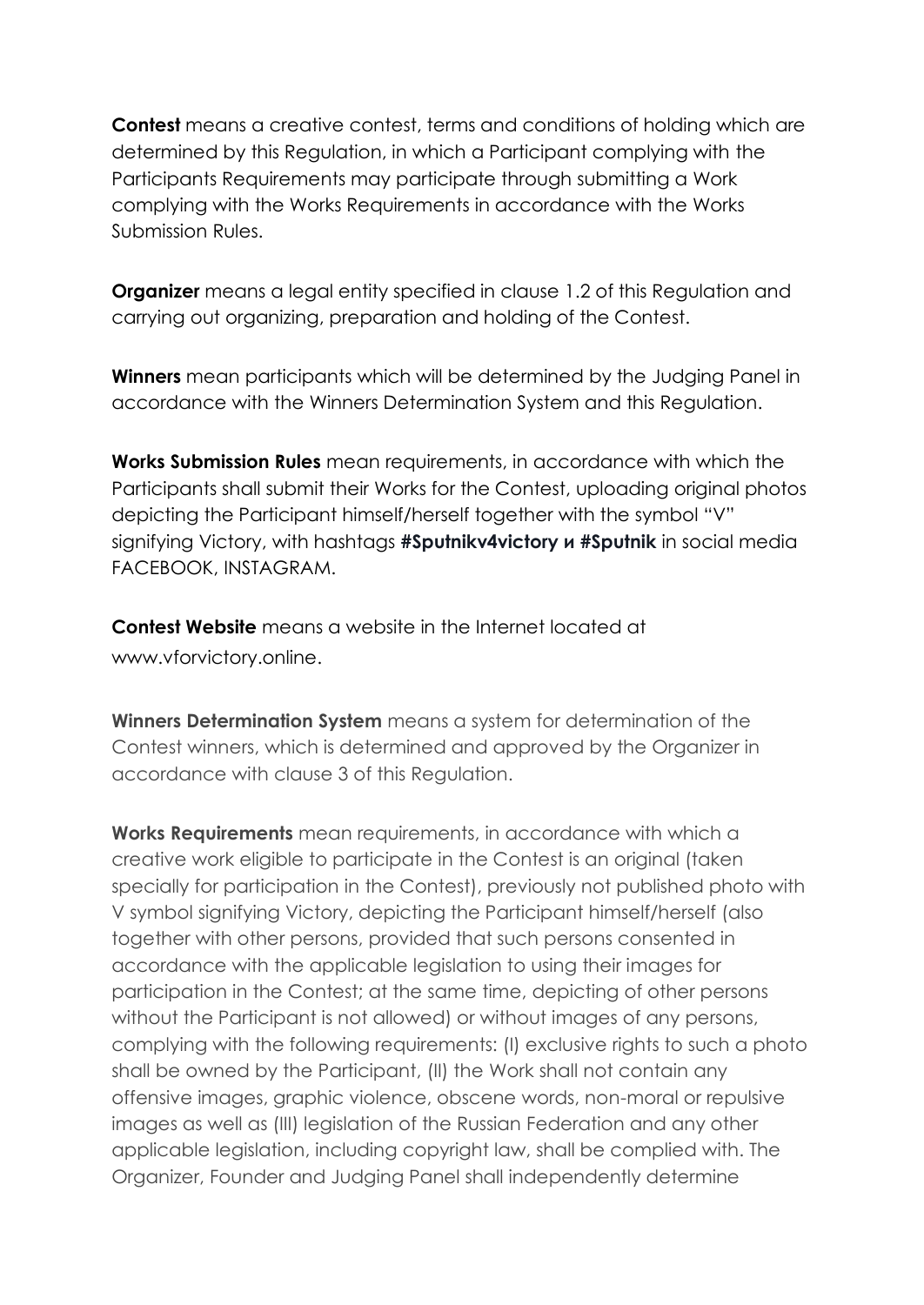compliance of each particular Work with the Works Requirements and may require the Participant to provide documents confirming compliance of the Work with the said requirements.

**Participants Requirements** mean requirements, in accordance with which a participant of the Contest may be any capable individual aged eighteen and above, who submitted a creative Work(s) for participation in the Contest in accordance with the Works Requirements and the Works Submission Rules as well as not being a Member of the Judging Panel, employee or contractor of the Organizer, as well as a member of their families.

**Participant** means a participant of the Contest complying with the Participants Requirements and having submitted the creative Work(s) to participate in the Contest, which complies with the Works Requirements.

**Judging Panel** means the judging panel consisting of three (3) independent experts to be appointed by the Organizer, which will assess the Participants' Works in accordance with the Winners Determination System.

# **2. PROGRAMME OF THE CONTEST**

**2.1.** The subject matter of the Contest is a creative work — a photo of the Participant depicting the Participant himself/herself together with the symbol "V" signifying Victory, with hashtags **#Sputnikv4victory и #Sputnik** and submitted by the Participant for the Contest in social media FACEBOOK, INSTAGRAM.

**2.2.** The Contest shall have only one round and shall include the determination of the Winner as a result of assessment and comparison of the submitted Works. The Winner shall be recognized as the Participant, whose Work(s) will be selected by the Judging Panel and will gain the most points in the Winners Determination System. The Winner shall receive the Prize under the procedure and within the time frame stipulated by this Regulation.

## **2.3. Goals and objectives of the Contest:**

- Draw attention to combating the COVID-19 pandemics;
- Create positive reinforcement for users during the pandemic period.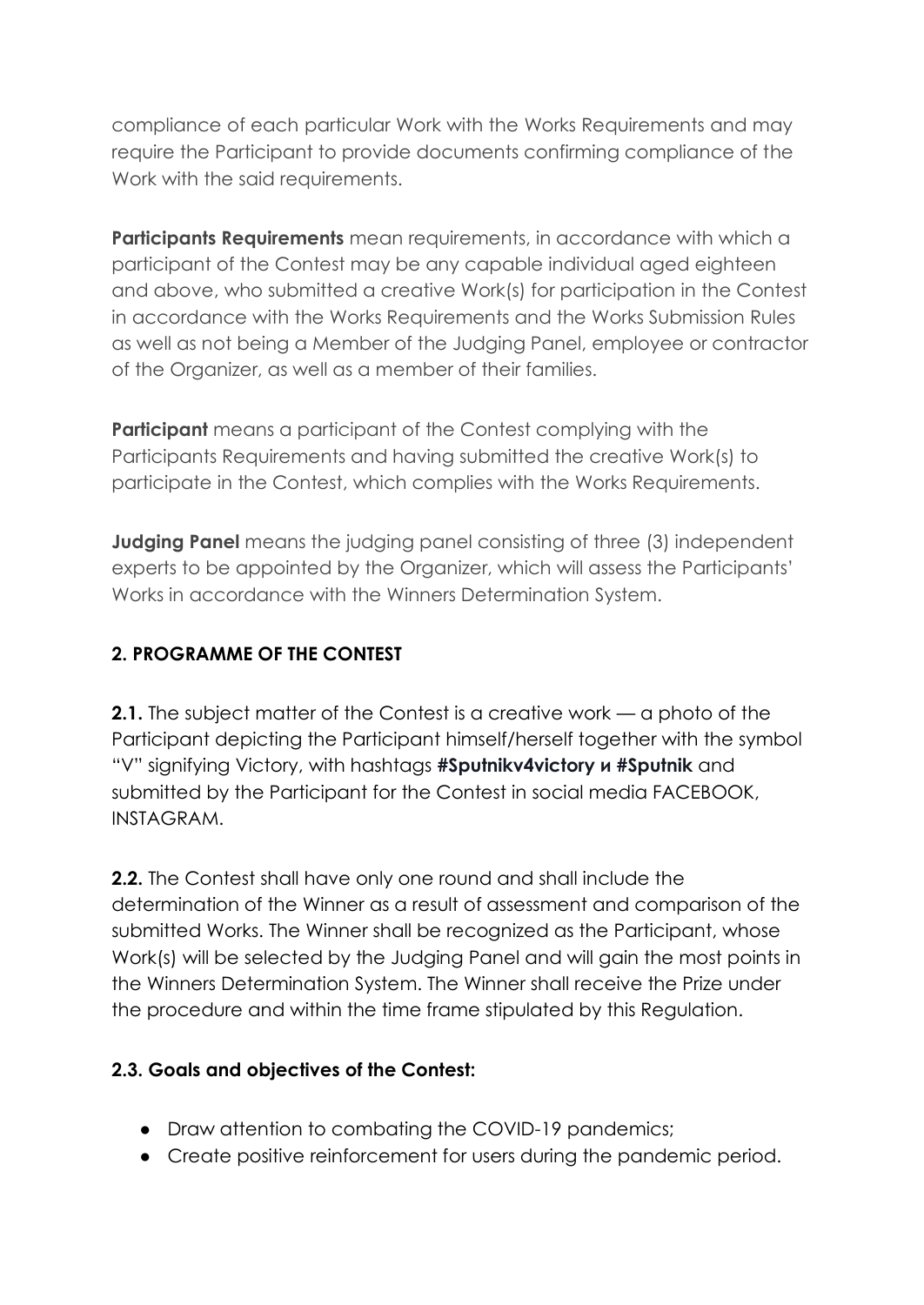## **2.4. The Contest requirements:**

● Originality and creative approach to making the Works.

## **3. WINNERS DETERMINATION SYSTEM**

**3.1.** The Work complying with the Works Requirements shall be assessed by the Judging Panel on the following criteria:

- Non-standard nature and originality of the Work;
- Creative approach to making the Work;
- Quality of the Work making;
- Compliance of the Work with the subject matter, goals and objectives of the Contest.

# **4. JUDGING PANEL OF THE CONTEST AND VOTING**

**4.1.** In order to consider and assess the Works and determine the Winner, the Organizer shall appoint the Judging Panel.

**4.2.** The Judging Panel's composition shall be determined at least 3 days prior to the meeting. The Judging Panel shall consist of a chairman of the Judging Panel (1 person) and members of the Judging Panel (2 persons).

#### **Chairman**

**Daria Egorova** - Senior researcher, PhD at N. F. Gamaleya National Research Center of Epidemiology and Microbiology

#### **Members of the Judging Panel**

**Vladimir Gushchin** – Head of the Pathogenic Microorganism Population Variability Mechanisms Laboratory at N. F. Gamaleya National Research Center of Epidemiology and Microbiology

**Grigory Ilugdin** – Documentary film director, active member of the Eurasian Academy of TV&Radio, member of the Filmmakers Union of Russia and the Film Directors Guild of Russia, MIRIAM MEDIA general producer.

**4.3.** Information on the meeting date of the Judging Panel (if it differs from the date specified in clause 8 of this Regulation) shall be communicated by the Organizer to the Participant not later than one (1) week prior to the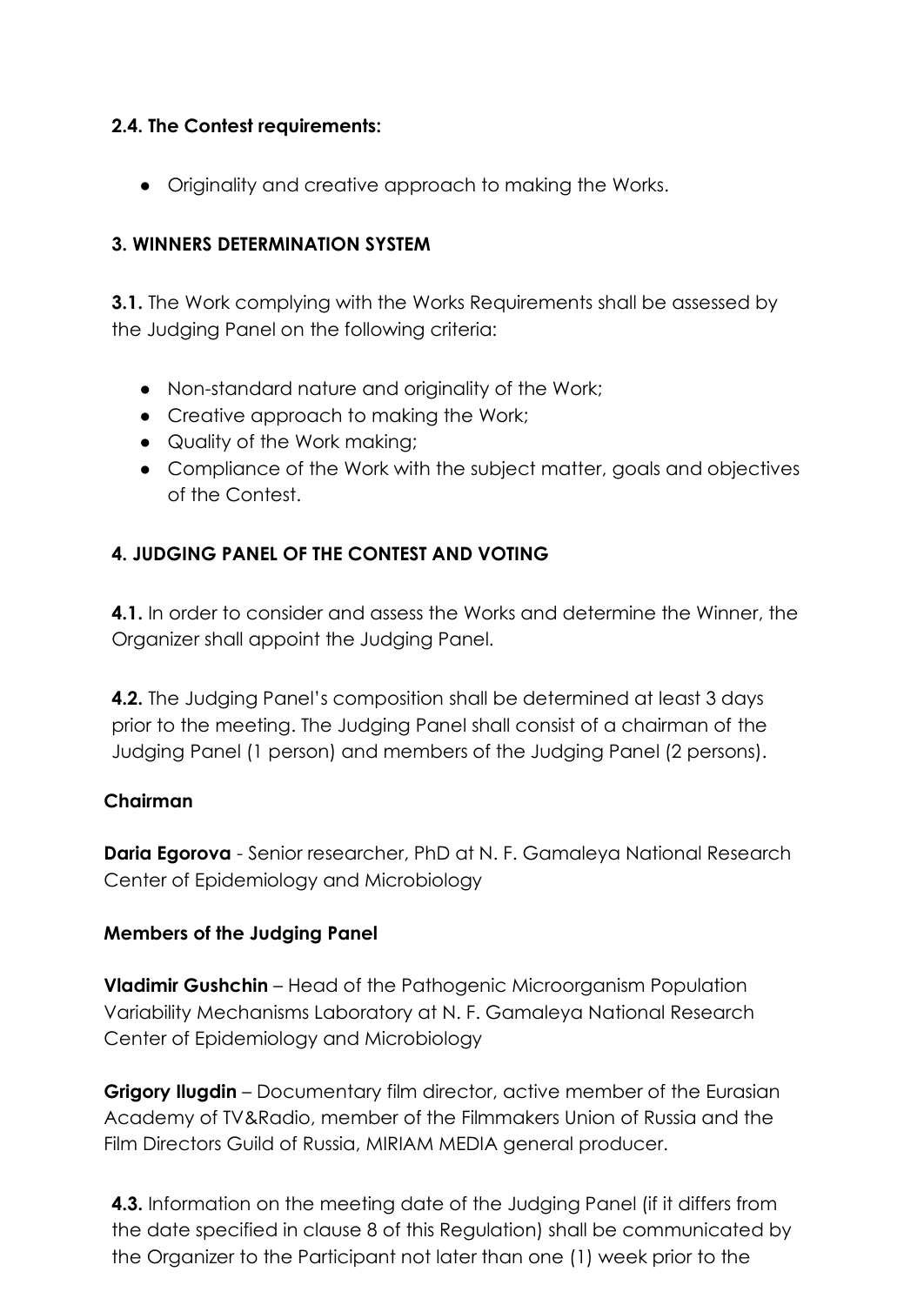meeting date of the Judging Panel, in accordance with the procedure stipulated by this Regulation.

**4.4.** The Judging Panel shall work in the amount of at least three (3) persons subject to anonymity of the submitted Works. Following the results of the Judging Panel's work, a record of a decision on the Winners determination shall be prepared.

**4.5.** Voting on each Work shall be held in one stage in accordance with the Winners Determination System, on a scale from 1 to 5 points for each criterion.

The Winner shall be determined in accordance with clause 5 of this Regulation.

**4.6.** The Judging Panel's decisions shall be made by a simple majority vote.

**4.7.** The Judging Panel reserves the right not to determine any Winner, if no submitted Works comply with the Works Requirements or the Winners Determination System.

**4.8.** The Judging Panel's voting results and the Winners shall be announced within the time frame to be determined in accordance with clause 8 of this Regulation.

**4.9.** The Judging Panel's decision shall be final and may not be challenged.

# **5. WINNERS DETERMINATION PROCEDURE**

**5.1.** Following the results of the Contest, based on the Judging Panel's decision, one (1) Work having gained the most points shall be determined and the Winner shall be recognized as the Participant, who submitted the Work determined in such a way. If the Participant recognized as the Winner did not answer a message from the Organizer or Founder about recognizing him/her as the Winner within 10 days from its sending date or refused to receive the Prize ("Refusing Participant"), the Organizer, Founder and Judging Panel may recognize as the Winner the Participant, the Works of which gained the most points in the Contest (without including the Work of the Refusing Participant).

**5.2.** If the Works gained the same number of points and due to this the total number of the Works determined in accordance with clause 5.1 exceeds one (1), then the Winner shall be recognized as the Participant, who submitted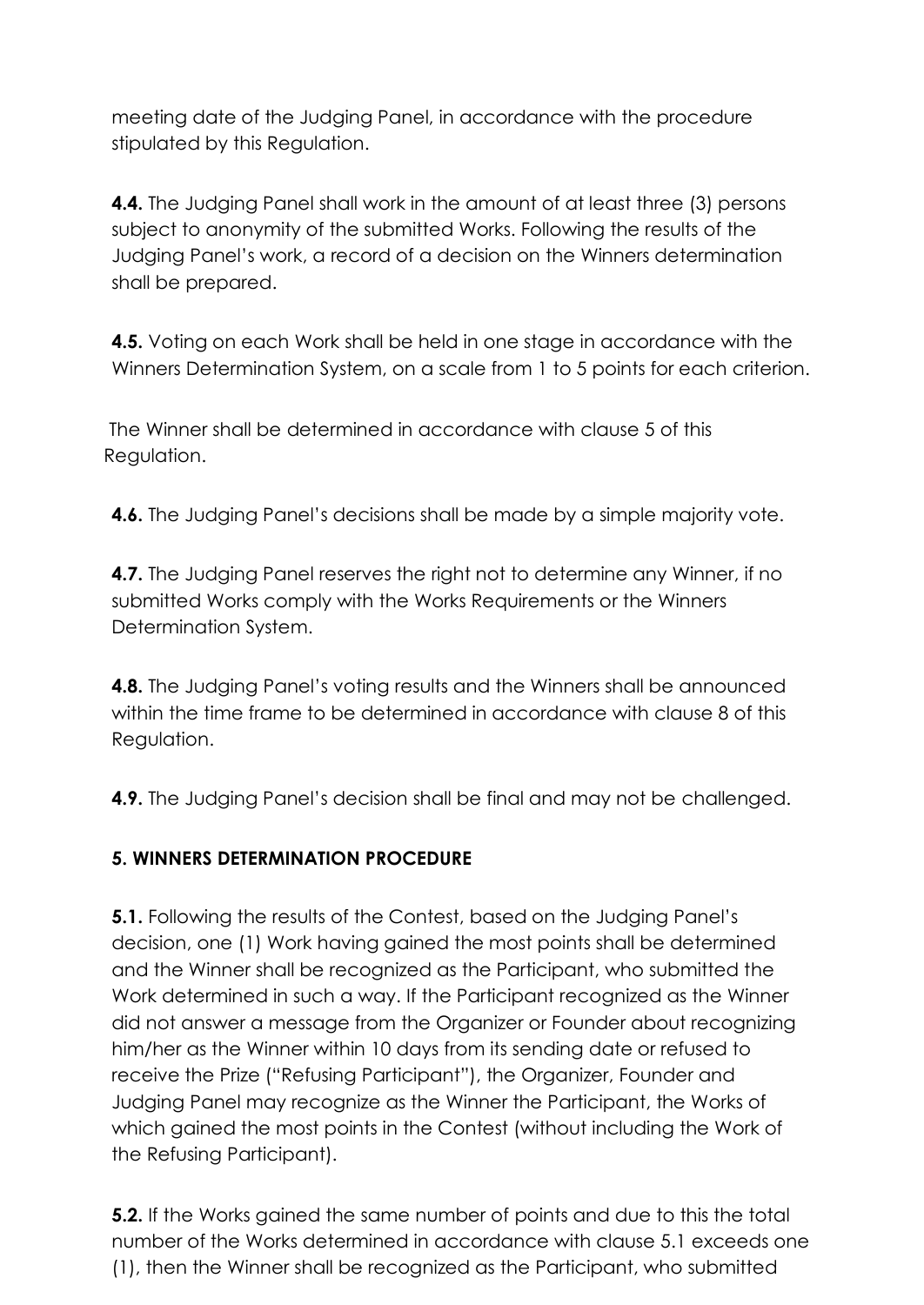more works. If the Works gained the same number of points and the Winners who submitted them submitted the same number of Works and due to this the total number of the Works determined in accordance with clause 5.1 exceeds one (1), then the Winner shall be recognized as the Participant, who was the first to submit his/her first Work.

# **5.3. Number of prizes** (101 winners)

- The Contest Prize consists of two parts: non-monetary and monetary. A non-monetary part of the Prize is a certificate for the amount of one million (1,000,000) Russian rubles 00 kopecks for a trip to Russia to Moscow and Saint Petersburg for seven (7) calendar days during the period from 01.06.2022 to 31.08.2022 (the announced trip timings are preliminary and may be changed at the Organizer's discretion depending on the COVID-19 epidemical situation, restrictions in force and applicable legislation as well as other circumstances). Five hundred thirty eight thousand four hundred sixty one rubles 54 kopecks (RUB 538,461.54) is the monetary part of the Prize;
- 100 branded t-shirts for the amount of one hundred thousand (100,000) Russian rubles 00 kopecks with delivery to the winners.

**5.4.** The Prize cannot be replaced with cash equivalent or returned (exchanged).

# **6. CONTEST PARTICIPANTS**

**6.1.** The number of Contest participants is unlimited.

**6.2.** Anyone who meets the Participant Requirements can participate in the Contest.

**6.3.** Each Participant grants the Organizer the right to disclose (particularly by publishing, public display, or otherwise, including web or media posts) and further use such Participant's Works of (in whole or in part) with no remuneration to such Participant and without specifying the such Participant data in order to disclose Contest progress, results, and updates, to popularize the Contest goals and objectives specified in cl. 2.3 here of, and for any advertising purposes.

**6.4.** The Participant claimed as the Winner shall issue to the Organizer own consent to the processing (including collection, organization, accumulation,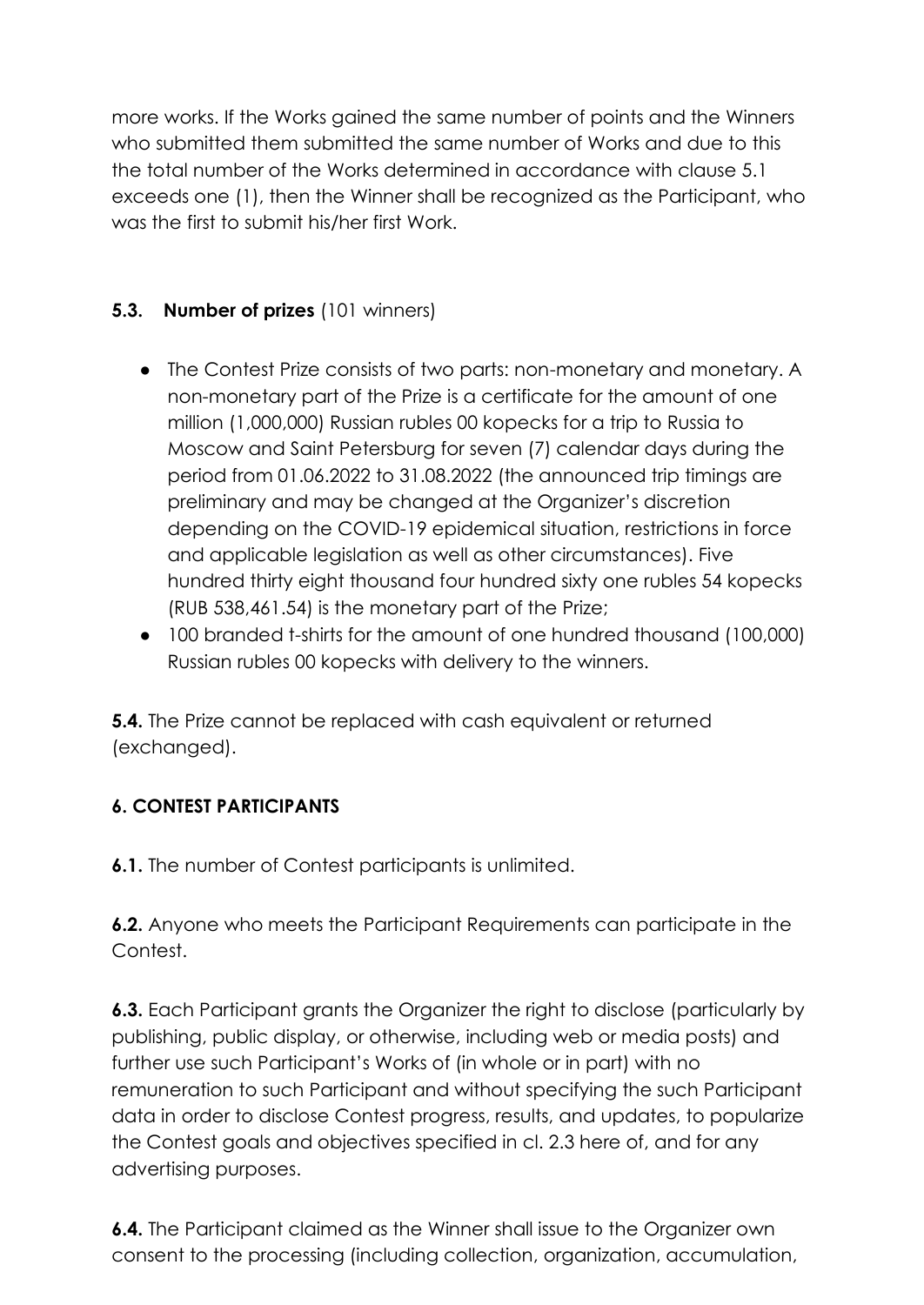storage, clarification (updating, changing), use, depersonalization, blocking, destruction of personal data) of the following personal Participant's data with or without using automation tools, as well as submission (including cross-border submission) of the following personal data to third parties: full name, date of birth, passport data, mobile phone, postal and e-mail address in order to be awarded with the Prize. Personal data processing consent provided for in this clause shall be issued for 10 years and can be withdrawn by the Participant through written notice to the Organizer.

**6.5.** The Participant who was awarded with the Prize shall be responsible for the accuracy of the provided personal information and personal data. At the Organizer's request, the data specified by the Participant shall be confirmed by documents. The Organizer shall have the right to exclude the Participant from the Contest if such Participant refuses to provide personal information or personal data or refuses to confirm the data by documents.

**6.6.** If the Participant is claimed as the Winner, such Participant shall agree to the Contest participation interview, particularly for radio, TV, or other media, and photo/video filming by the Organizer, and the Participant shall sign any documents required by law, allowing the use of the Participant's name and photo for their use by the Organizer for advertising purposes related to the Contest. All exclusive rights to such materials shall belong to the Organizer with no additional remuneration to the respective Participant.

# **7. CONTEST WORKS SUBMISSION**

**7.1.** Each Participant can submit an unlimited number of Works to the Contest.

**7.2.** The Participant shall independently bear all costs associated with participation in the Contest, including, but not limited to, Internet, telephone, consumables costs, etc.

**7.3.** Participation in the Contest is free for each Participant.

**7.4.** The Organizer shall have the right to reject the Contest Work or terminate the Work's participation in the Contest if the Work does not comply with the Works Requirements or this Regulation or if the Participant does not meet or no longer meets the Participant Requirements.

**7.5.** Contest Participants shall submit their Contest Works in accordance with the Works Submission Rules.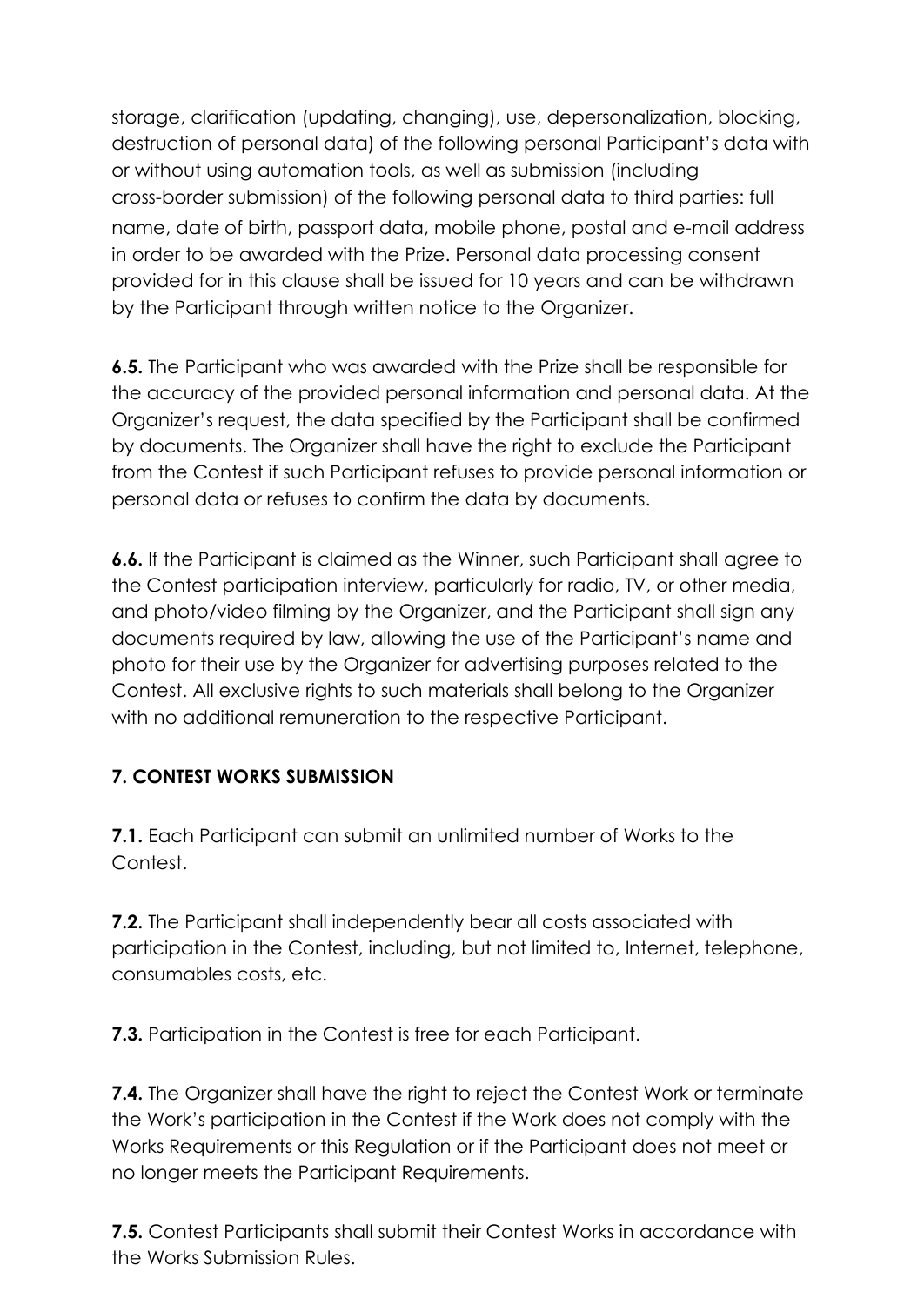## **8. CONTEST RULES**

**8.1.** The terms of this clause 8 can be changed at any time at the Organizer's discretion. Detailed information on the progress of the Contest can be found on the Contest Website. Unless other terms have been determined by the Organizer, the Competition is held in the following terms:

- The beginning of the Competition: 00.00 Moscow time on February 15, 2021
- End of the Competition: 23.59 Moscow time November, 5, 2021
- Jury meeting: until November, 12, 2021
- Announcement of the results of the Contest: until November, 17
- Trip of the Winner of the Competition, who was awarded the Prize: during the period from 01.06.2022 to 31.08.2022\*

\*The announced trip timings are preliminary and may be changed at the Organizer's discretion depending on the COVID-19 epidemical situation, restrictions in force and applicable legislation as well as other circumstances.

## **9. END OF CONTEST**

**9.1.** The results of the Contest will be announced by posting information about the Contest Winner and demonstrating his/her Work on the Contest Website, and further communicated by sending an individual e-mail to the Winner and at the Winner's Award Ceremony to be held in person or in absentia, at the discretion of the Sponsor. The Sponsor will communicate to the Winner the information about the awarding ceremony's format (in person or in absentia), date and time no later than two (2) weeks before the awarding date.

**9.2.** The Prize will be awarded personally to the Contest Winner at the in-person award ceremony or by sending an electronic copy of the Prize certificate by an e-mail if the award ceremony is held in absentia, with the original copy of the certificate to be issued in Russia.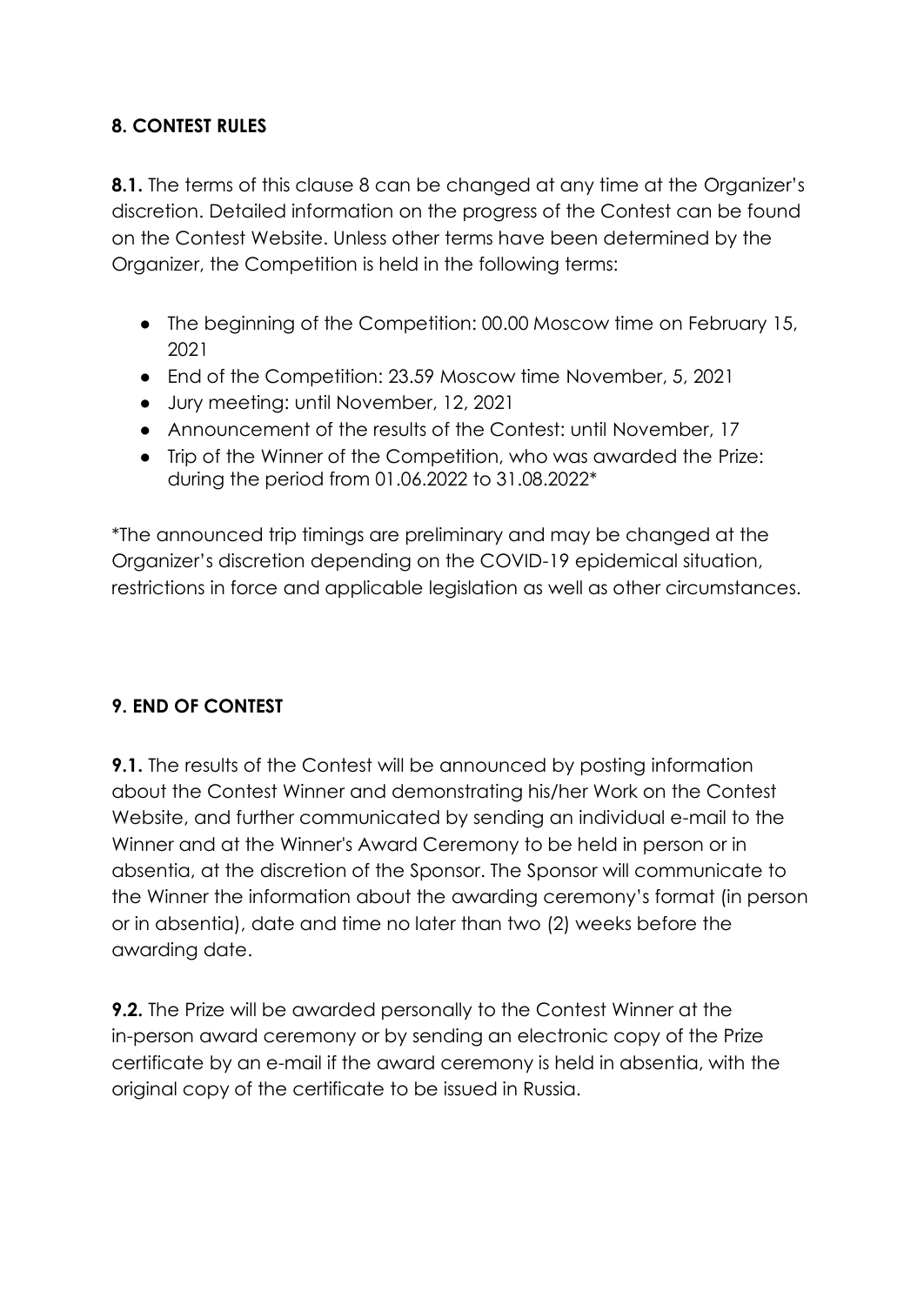**9.3.** The Participant who was awarded the Prize will sign the receipt of the Prize, as required by applicable laws (including the Acceptance Certificate).

**9.5.** The Contest Sponsor will assume the functions of a Tax Agent in accordance with the legislation of the Russian Federation. The Contest Sponsor hereby informs the Participants that the Contest Winner awarded with the Prize will bear a legal obligation to pay the corresponding taxes in connection with the receipt of prizes (winnings) from third-party legal entities if the value of such prizes exceeds 4,000.00 (four thousand) rubles by the end of the reporting (calendar) year By participating in the Contest and agreeing to this Regulation, the Participants are considered to be duly informed about the above liability.

**9.6.** The Prizes worth more than 4,000.00 (four thousand) rubles will be awarded subject to i. 3 of the clause 224 and i. 2 of the clause. 224 and i. 4 of the clause 226 of the Tax Code of the Russian Federation. The Contest Sponsor will withhold 35% of the Prize amount as the personal income tax for residents and 30% for non-residents (the "Money Part of the Prize"), immediately upon award of the Prize as per terms of this Regulation.

**9.7.** The Contest sponsor is going to contact winners via direct messages in social networks - Instagram & Facebook and request the contact information to get the prizes delivered to the winner. If the winner doesn't provide the contact information within 4 calendar days, the Contest Sponsor holds the right to reassign the winner.

**9.8.** The prize will be considered awarded and received by the winner upon getting a delivery confirmation from the transportation company.

**9.9.** If after contacting the winner and giving his contact information to the delivery company the winner doesn't answer and if it is impossible to hand in the prize, the prize shall be returned to the Contest sponsor and disposed.

## **10. SPECIAL CONDITIONS**

**10.1.** This Regulation and Contest Note will be posted on the Contest Website within the timeframes determined by the Contest Sponsor to inform Participants about the Contest.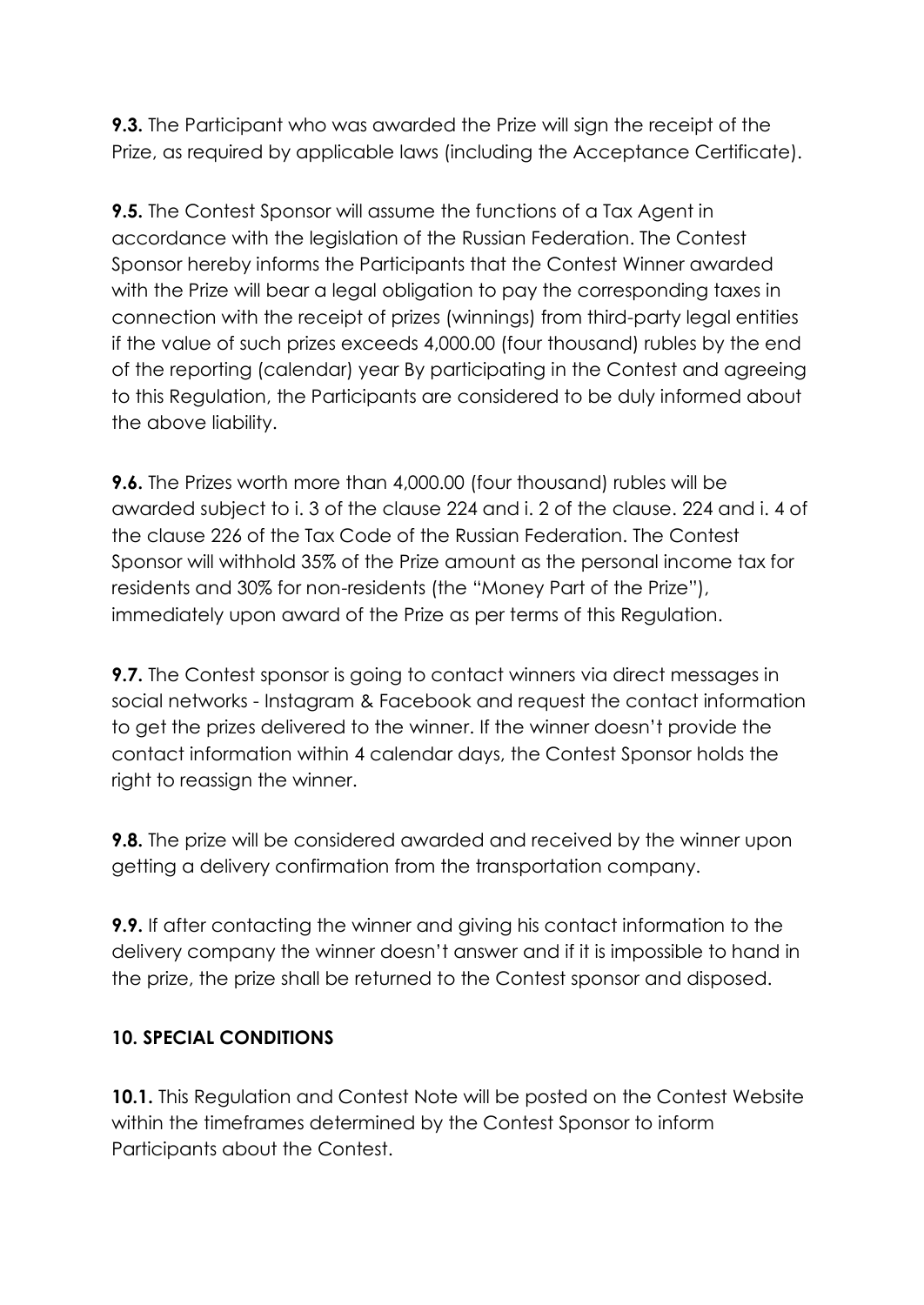**10.2.** The Sponsor bears no liability for any technical failures of the Internet provider network to which the Participant is connected; neither is it held responsible for actions/omissions of the Internet Provider to whose network the Participant is connected and who is to blame for the fact that the Sponsor did not receive the Work(s) sent by the Contest Participant or for the fact that the Participant did not receive the Winner Announcement, nor for any damage the Participant may have suffered as a result of using the Prize or part of it.

**10.3.** The Sponsor has the right at any time, at its sole discretion, to make amendments and additions to this Regulation by posting the corresponding amendments and additions on the Contest Website and on social networks specified in i. 1.3. of this Regulation and the Participants hereby give their consent to such amendments and additions. The Sponsor may terminate the Contest at any time prior to the announcement of the Winner without being held liable for reimbursement of any expenses incurred by the actual or possible Participants.

**10.4.** The Sponsor may decline entering into written negotiations or other contacts with the Participants.

**10.5.** This Regulation, as well as all relationships between the Participants and the Sponsor in connection with the Contest will be governed by the legislation of the Russian Federation.

**10.6.** If any term of this Regulation is or becomes illegal, invalid or inapplicable, it will not affect the legality, validity and applicability of all other terms of this Regulation.

# **11. CONTACT INFORMATION**

Contest organizer:

ltd."ADCommunications"

125047, Russian Federation, Moscow, Tverskaya-Yamskaya street 1, Building 6/1, floor 2, office 1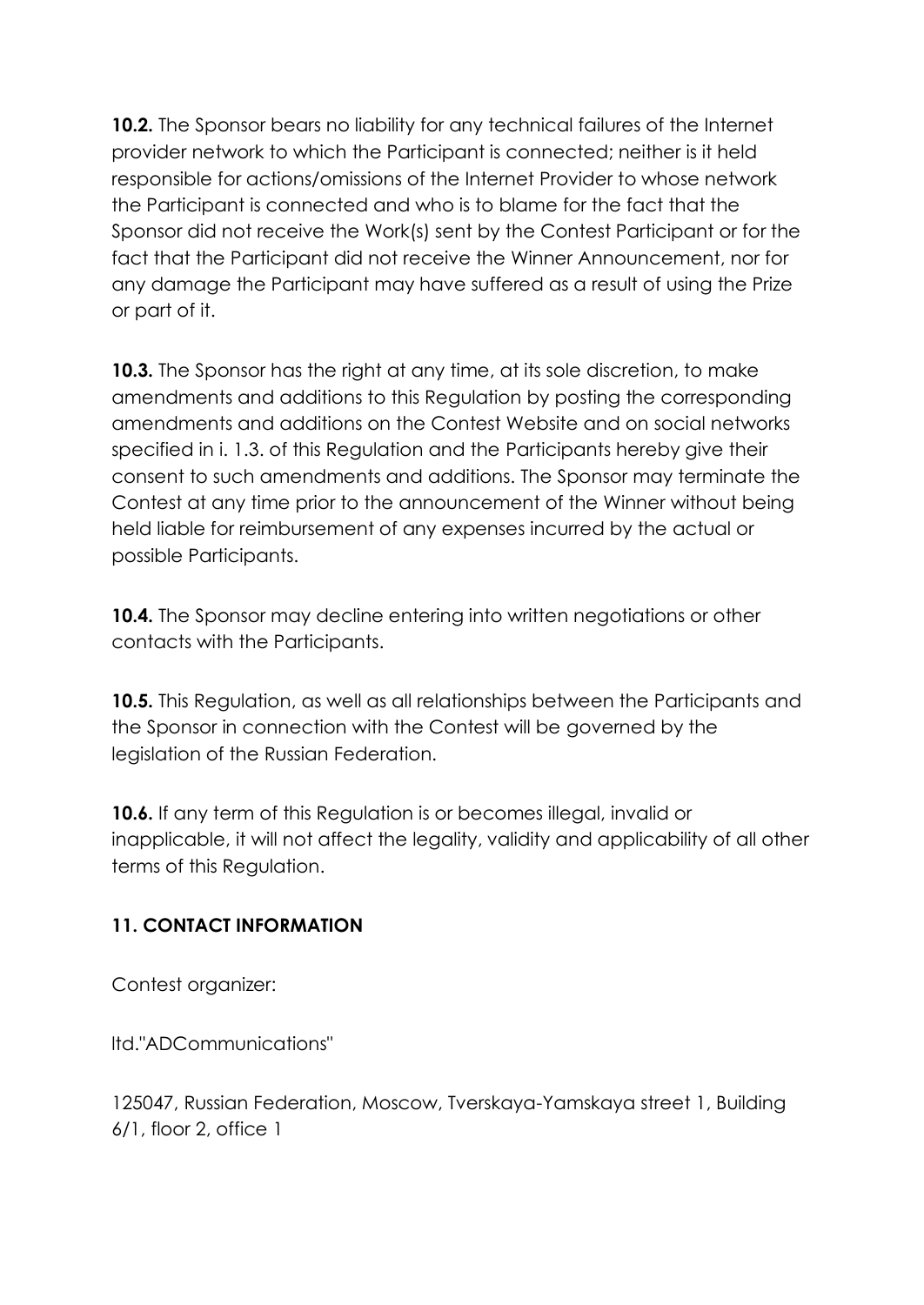INN 7708705025

Tel .: (495) 276-22-45

ltd."ADCommunications"

Legal address: 1st floor, 6 bld. 1 1 Tverskaya-Yamskaya street, Moscow, Russia 125047

INN: 7708705025

Теl.: (495) 276-22-45

Положение о творческом конкурсе «V is for Victory»

Организатор конкурса:

ООО «АйДиСи»

ltd."ADCommunications"

Москва 2021 г.

Творческий конкурс «V is for Victory»

#### **ОБЩИЕ ПОЛОЖЕНИЯ**

Принимая во внимание социальную значимость борьбы с распространением коронавирусной инфекции организатором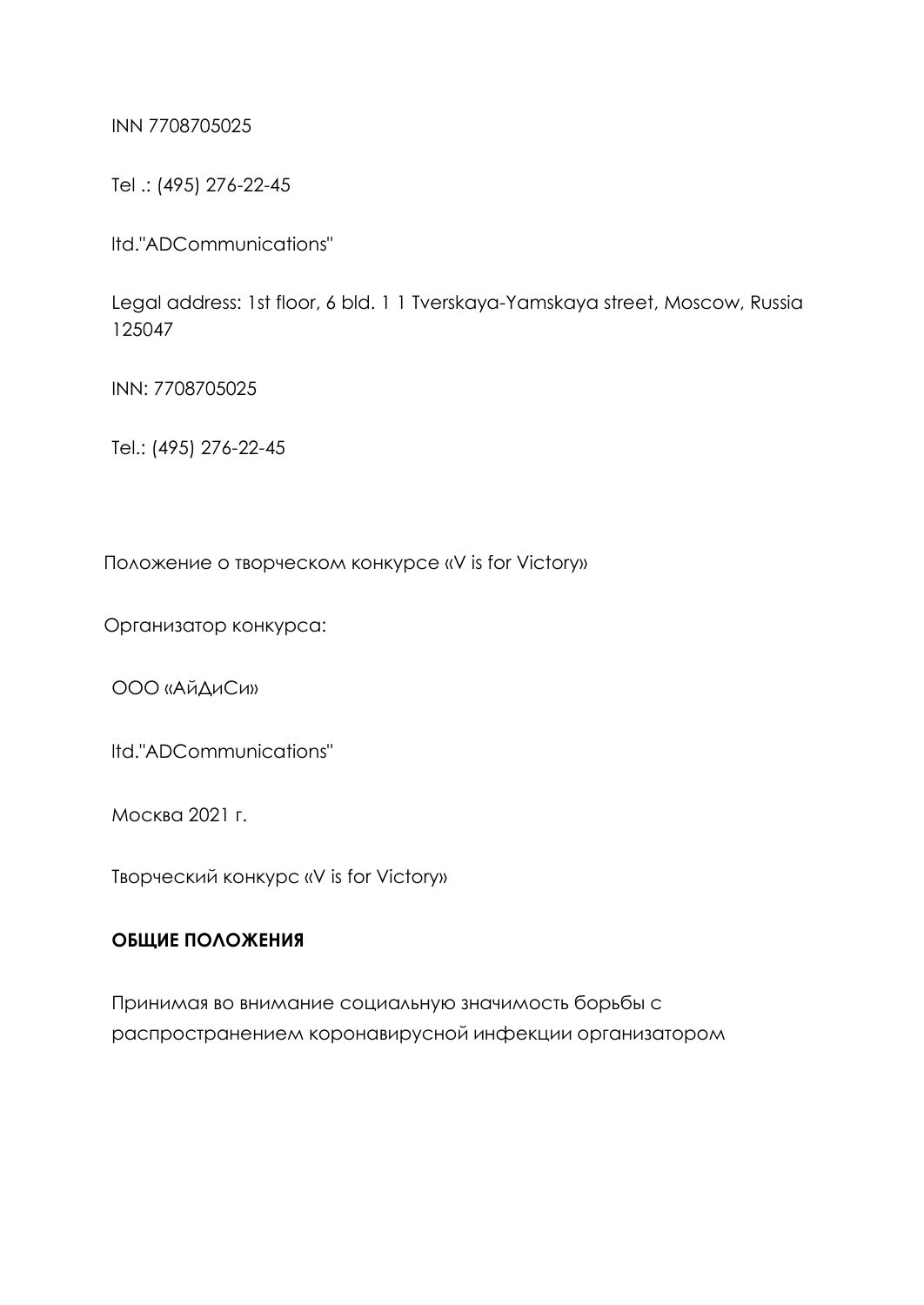конкурса: ООО «АйДиСи» было принято решение о проведении творческого конкурса «V is for Victory».

**1.2.** Организатор конкурса:

ООО «АйДиСи» ([www.adc360.ru\)](https://www.adc360.ru/)

**1.3.** Информационная поддержка:

FACEBOOK, INSTAGRAM

**1.4.** География конкурса

Все страны мира.

**1.5.** Основные понятия, используемые в настоящем Положении

В настоящем Положении используются следующие основные понятия:

**Приз** – означает приз Конкурса, указанный в пункте 5.3 настоящего Положения, параметры которого могут быть в любое время изменены Организатором в одностороннем порядке.

**Конкурс** – творческий конкурс, условия проведения которого определены настоящим Положением, участие в котором может принять Участник, соответствующий Требованиям к участникам, путем подачи Работы, отвечающей Требованиям к работам в соответствии с Правилами предоставления работ.

**Организатор** – юридическое лицо, указанное в пункте 1.2 настоящего Положения, и осуществляющее работу по организации, подготовке и проведению Конкурса.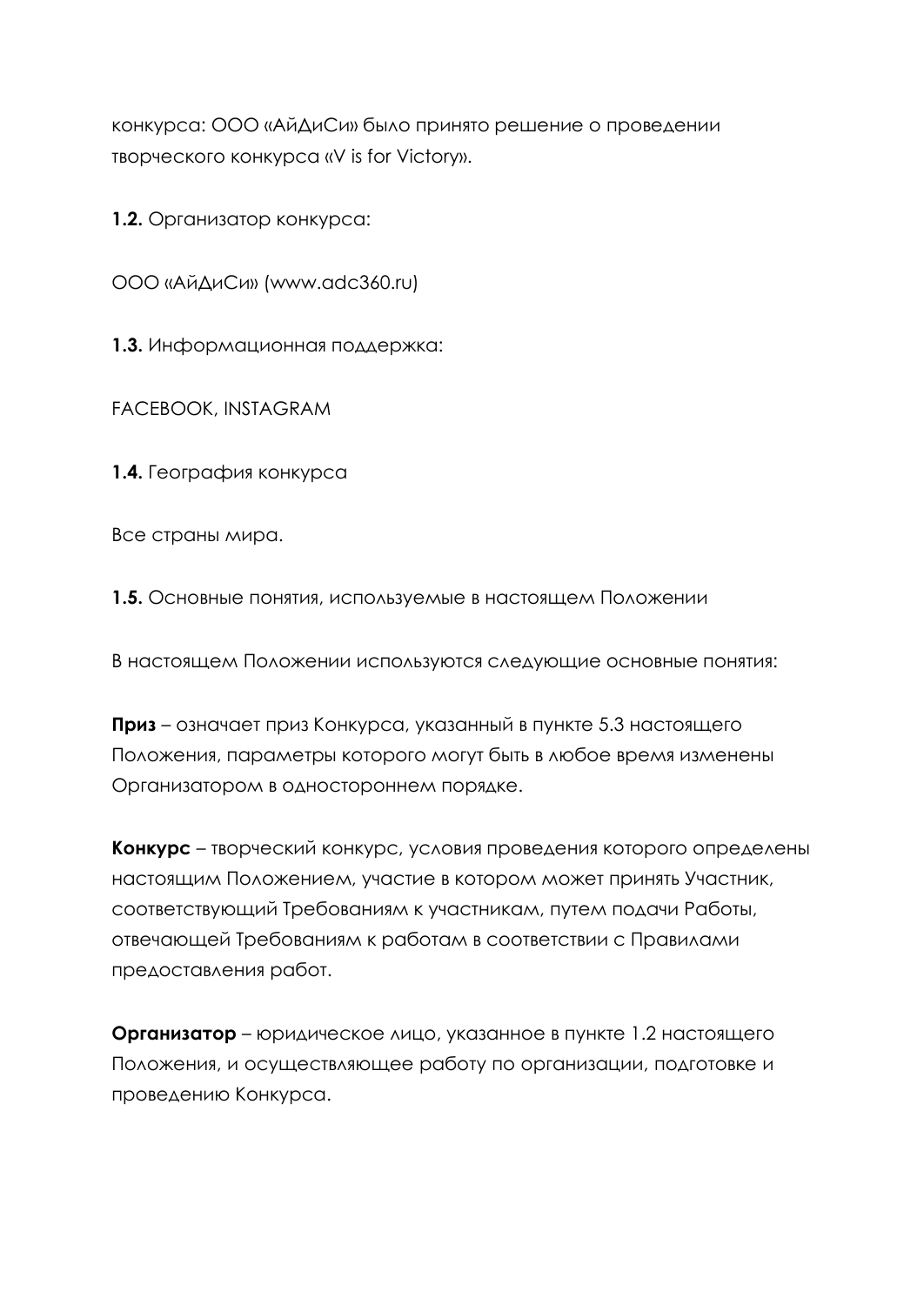**Победители** – Участники, которые будут определены Жюри в соответствии с Системой определения победителей и настоящим Положением.

**Правила предоставления работ** – требования, в соответствии с которыми Участники предоставляют работы на Конкурс выкладывая оригинальные фотографии с изображением самого Участника с символом V, обозначающим Victory (Победа), снабженные хэштэгами **#Sputnikv4victory и #Sputnik** в социальных сетях FACEBOOK, INSTAGRAM.

**Сайт Конкурса** – сайт в сети Интернет, расположенный по адресу: [www.vforvictory.online](http://www.vforvictory.online/)

**Система определения победителей** – система определения победителей Конкурса, определяемая и утверждаемая Организатором в соответствии с пунктом 3 настоящего Положения.

**Требования к работам** – требования, в соответствии с которыми творческой работой, принимаемой к участию в Конкурсе, является оригинальная (сделанная специально для участия в Конкурсе), ранее не публиковавшаяся фотография, с символом V, обозначающим Victory (Победа), с изображением самого Участника (в том числе, совместно с другими лицами при условии, что от таких лиц в соответствии с применимым законодательством получены согласия на использование их изображений для участия в Конкурсе; при этом изображение иных лиц без Участника не допускается) или без изображений каких-либо лиц, соответствующая следующим требованиям: (i) исключительные права на такую фотографию принадлежат Участнику, (ii) отсутствие в Работе изображений оскорбительного характера, сцен насилия, ненормативной лексики, аморальных или отталкивающих образов, а также (iii) соответствие законодательству Российской Федерации и иному применимому законодательству, в том числе законодательству об авторских правах. Организатор, Учредитель и Жюри самостоятельно определяют соответствие каждой конкретной Работы Требованиям к работам, и вправе потребовать от Участника предоставления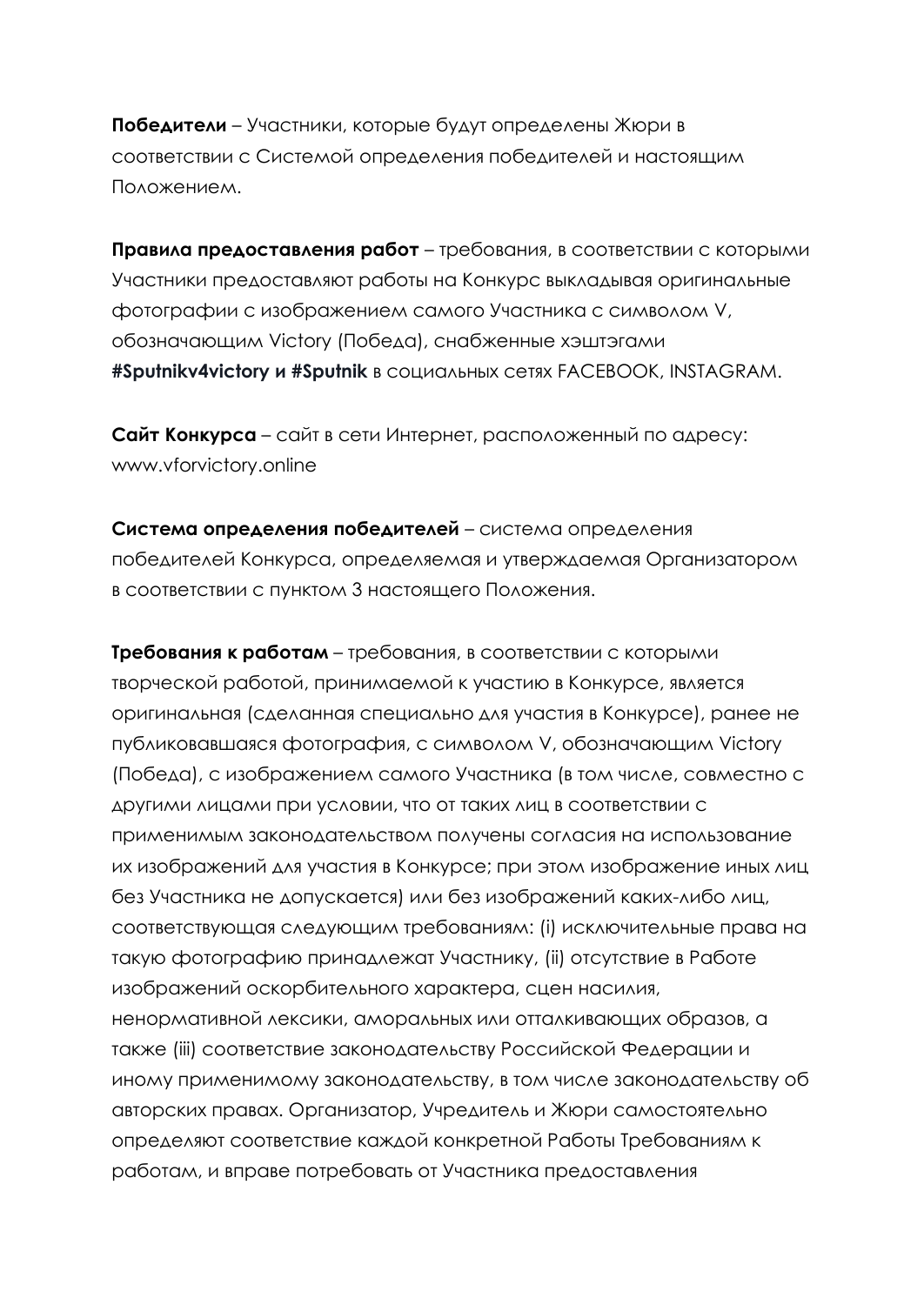документов, подтверждающих соответствие Работы указанным требованиям.

**Требования к участникам** – требования, в соответствии с которыми участником Конкурса может стать любое дееспособное физическое лицо, достигшее 18 лет, предоставившее творческую Работу(ы) для участия в Конкурсе в соответствии с Требованиями к работам и Правилами предоставления работ, а также не являющееся Членом Жюри, сотрудником или подрядчиком Организатора, а также членом их семей.

**Участник** – участник Конкурса, соответствующий Требованиям к участнику, и подавший творческую Работу(ы) для участия в Конкурсе, соответствующую Требованиям к работам.

**Жюри** – жюри, состоящее из независимых экспертов в количестве 3 (трех) человек, назначаемых Организатором, которые будут проводить оценку Работ Участников в соответствии с Системой определения победителей.

# **2. ПРОГРАММА КОНКУРСА**

**2.1.** Предметом Конкурса является творческая работа - фотография Участника с изображением самого Участника с символом V, обозначающим Victory (Победа), снабженная хэштэгами **#Sputnikv4victory и #Sputnik** и предоставленная Участником на Конкурс в социальных сетях FACEBOOK, INSTAGRAM.

**2.2.** Конкурс проводится в один тур и включает определение Победителя в результате оценки и сопоставления представленных Работ. Победителем признается Участник, чья Работа(ы) будет отобрана Жюри и наберет наибольшее количество баллов по Системе определения победителей. Победителю вручается Приз в порядке и сроки, предусмотренные настоящим Положением.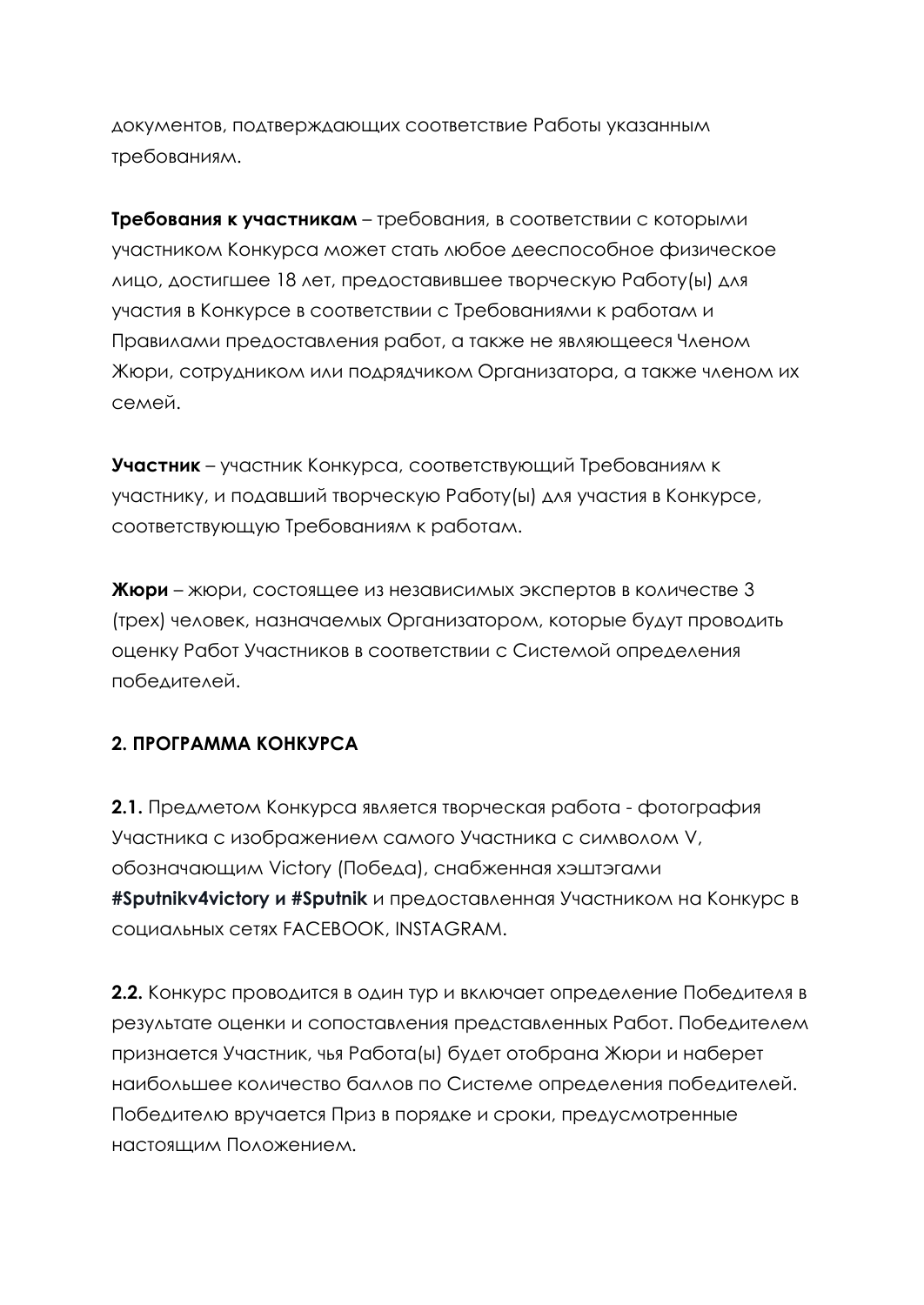**2.3.** Цели и задачи Конкурса:

- Привлечение внимания к борьбе с пандемией COVID-19;
- Создание позитивного настроя среди пользователей в период пандемии.

**2.4.** Требования Конкурса:

● Оригинальность и творческий подход к выполнению Работ.

## **3. СИСТЕМА ОПРЕДЕЛЕНИЯ ПОБЕДИТЕЛЕЙ**

**3.1.** Работа, соответствующая Требованиям к работе, оценивается Жюри по следующим критериям:

- Нестандартность и оригинальность Работы;
- Творческий подход к выполнению Работы;
- Качество выполнения Работы;
- Соответствие Работы тематике, целям и задачам Конкурса.

## **4. ЖЮРИ КОНКУРСА И ГОЛОСОВАНИЕ**

**4.1.** Для рассмотрения и оценки Работ и определения Победителя, Организатор назначает Жюри.

**4.2.** Состав Жюри определяется не менее чем за 3 дня до проведения заседания. В состав Жюри входят председатель Жюри (1 чел.) и члены Жюри (2 чел.).

#### **Председатель**

**Дарья Егорова** - Старший научный сотрудник, НИЦЭМ им.Н.Ф. Гамалеи.

#### **Члены жюри:**

**Владимир Гущин** - Руководитель Лаборатории механизмов популяционной изменчивости патогенных микроорганизмов, НИЦЭМ им.Н.Ф. Гамалеи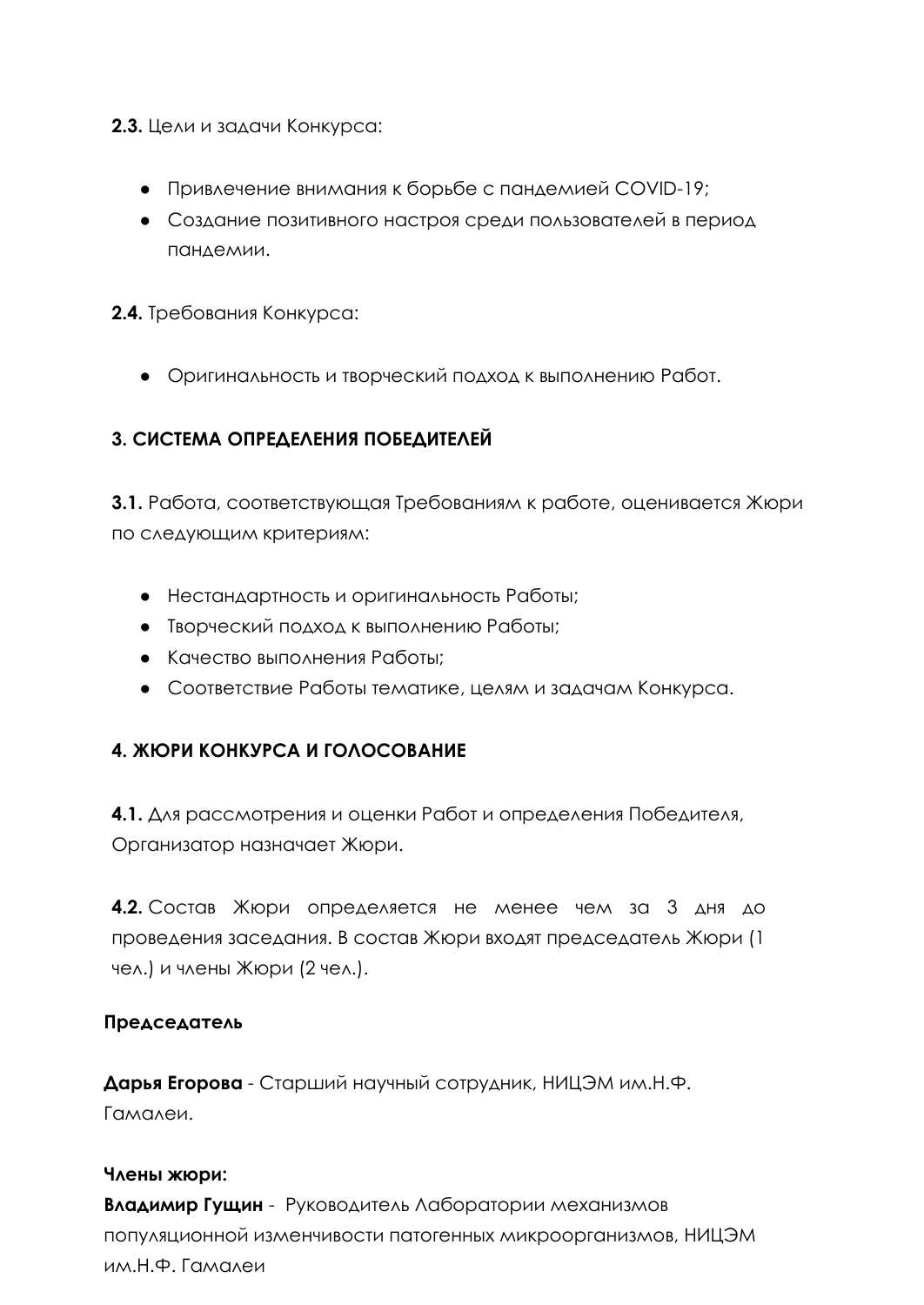**Григорий Илугдин** - Кинорежиссер-документалист, действительный член Евразийской Академии Телевидения и Радио, член Союза кинематографистов России и Гильдии кинорежиссёров России, генеральный продюсер кинокомпании MIRIAM MEDIA

**4.3.** Информация о дате проведения заседания Жюри (если она будет отличаться от даты, указанной в пункте 8 настоящего Положения) будет доведена Организатором до Участников не позднее, чем за 1 (одну) неделю до даты проведения заседания Жюри, в порядке, предусмотренном настоящим Положением.

**4.4.** Жюри проводит свою работу в составе не менее 3 (трех) человек с соблюдением анонимности представленных Работ. По итогам работы Жюри составляется протокол решения по выбору Победителей.

**4.5.** Голосование по каждой Работе проходит в один этап в соответствии с Системой определения победителей, по шкале от 1 до 5 баллов по каждому критерию. Победитель определяется в соответствии с пунктом 5 настоящего Положения.

**4.6.** Решение Жюри принимается простым большинством голосов.

**4.7.** Жюри оставляет за собой право не выбрать ни одного Победителя, в случае, если ни одна из представленных Работ не соответствует Требованиям к работам или Системе определения победителей.

**4.8.** Объявление результатов голосования Жюри и Победителей происходит в сроки, определяемые в соответствии с пунктом 8 настоящего Положения.

**4.9.** Решение Жюри является окончательным и не подлежит оспариванию.

#### **5. ПОРЯДОК ОПРЕДЕЛЕНИЯ ПОБЕДИТЕЛЕЙ**

**5.1.** По итогам Конкурса на основании решения Жюри определяется одна (1) Работа, набравшая наибольшее количество баллов, и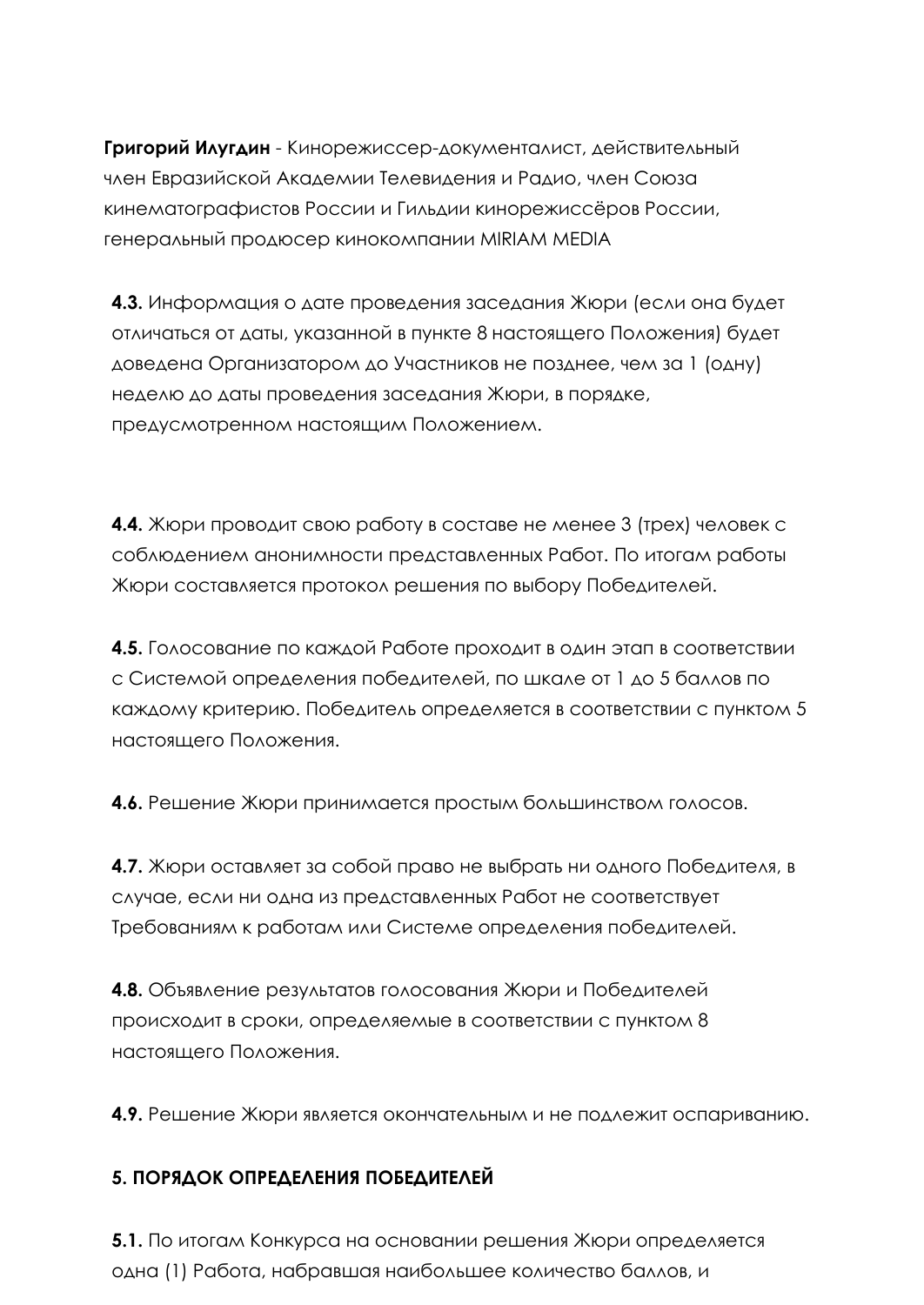Победителем признается Участник, предоставивший определенную таким образом Работу. Если Участник, признанный Победителем, не ответил на сообщение Организатора или Учредителя о признании его Победителем в течение 10 дней с даты его отправки или отказался от получения Приза («Отказавшийся Участник»), Организатор, Учредитель и Жюри вправе признать Победителем Участника, Работа которого набрала наибольшее количество баллов в Конкурсе (без учета Работ Отказавшегося Участника).

**5.2.** Если Работы получили одинаковое количество баллов, и в связи с этим, общее количество определенных в соответствии с пунктом 5.1 Работ превышает одну (1), то Победителем признается Участник, предоставивший большее количество работ. Если Работы получили одинаковое количество баллов, а Участники предоставившие их, предоставили одинаковое количество Работ, и в связи с этим, общее количество определенных в соответствии с пунктом 5.1 Работ превышает одну (1), Победителем признается Участник, первым предоставившим свою первую Работу.

## **5.3. Количество призов** (101 победитель)

- Приз Конкурса состоит из двух частей: **неденежной** (сертификат на сумму 1 000 000р на поездку в Россию в города Москва и Санкт-Петербург продолжительностью 7 календарных дней в период с 01.06.2022 г. по 31.08.2022 г. (сроки поездки предварительные и могут быть изменены); **денежной** частью приза является сумма в размере 538 461,54 р;
- 100 фирменных футболок с доставкой победителям.

**5.4.** Замена Приза выплатой денежного эквивалента, а также возврат (обмен) Приза не допускается.

# **6. УЧАСТНИКИ КОНКУРСА**

**6.1.** Конкурс предназначен для неограниченного круга лиц.

**6.2.** В Конкурсе могут принять участие физические лица, соответствующие Требованиям к участникам.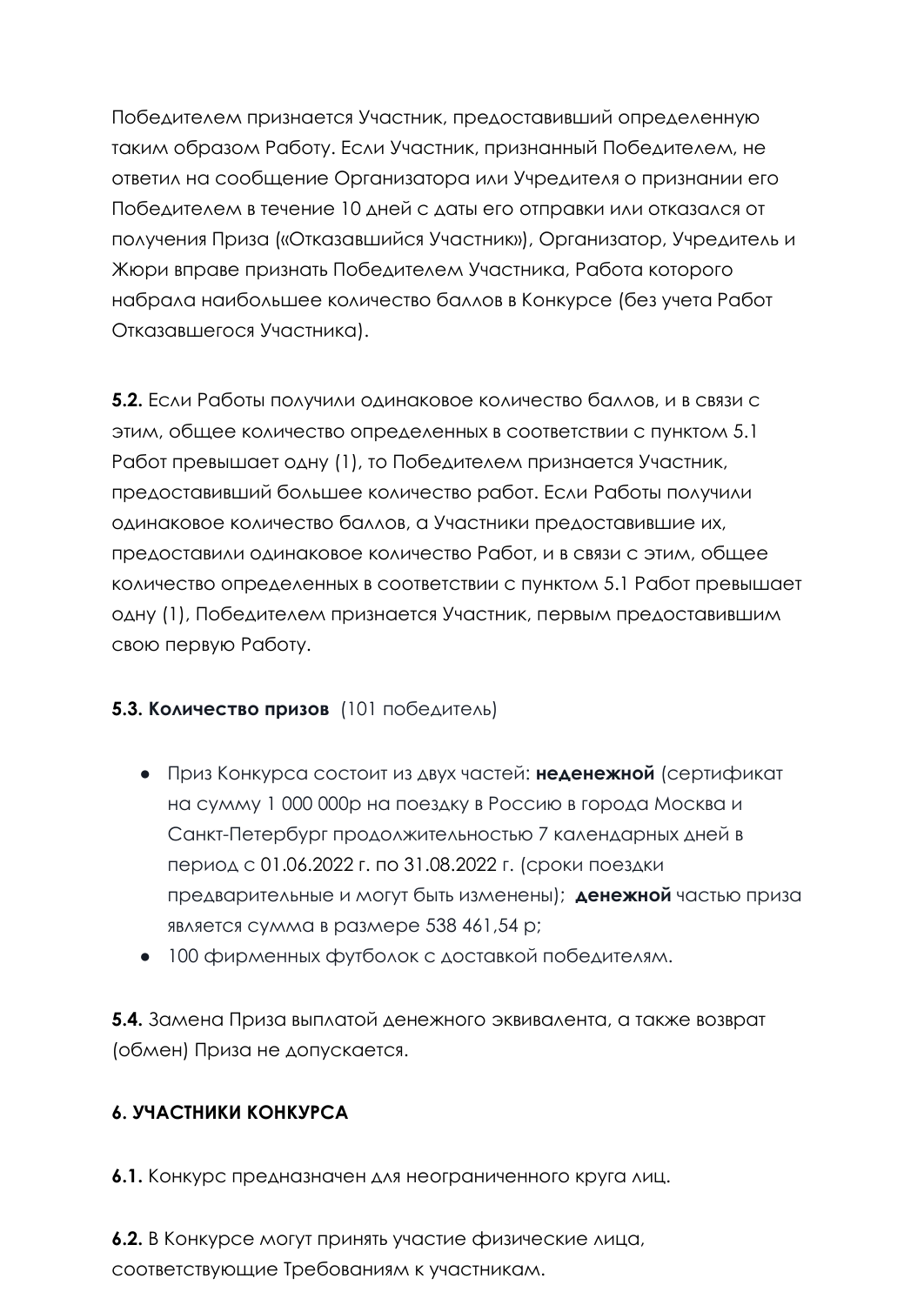**6.3.** Каждый Участник предоставляет Организатору право на обнародование (в том числе путем опубликования, публичного показа либо любым другим способом, включая размещение в сети Интернет и СМИ) и дальнейшее использование Работ такого Участника (полностью или частично) без выплаты какого-либо вознаграждения такому Участнику, а также без указания данных такого Участника, в целях освещения и информирования о ходе, результатах и новостях Конкурса, а также популяризации целей и задач Конкурса, указанных в п. 2.3 настоящего Положения, и в любых рекламных целях.

**6.4.** Участник, признанный Победителем, предоставляет Организатору свое согласие на обработку (включая сбор, систематизацию, накопление, хранение, уточнение (обновление, изменение), использование, обезличивание, блокирование, уничтожение персональных данных) следующих своих персональных данных с и без использования средств автоматизации, а также на передачу (в том числе, трансграничную передачу) таких персональных данных третьим лицам: фамилии, имени, отчества, даты рождения, паспортных данных, мобильного телефона, почтового адреса и адреса электронной почты, в целях награждения и реализации Приза. Согласие на обработку персональных данных, предусмотренное настоящим пунктом, выдается сроком на 10 лет, и может быть отозвано Участником путем письменного уведомления Организатора.

**6.5.** Участник, получивший Приз, несет ответственность за достоверность предоставленной персональной информации и персональных данных. Указанные Участником данные должны быть подтверждены документально по запросу Организатора. Организатор вправе исключить Участника из Конкурса при отказе такого Участника от предоставления персональной информации и персональных данных или отказ от документального подтверждения данных.

**6.6.** В случае признания Участника Победителем, такой Участник соглашается принимать участие в интервью об участии в Конкурсе, в том числе для радио и телевидения, а равно для иных средств массовой информации, а также в фото- и видеосъемках, проводимых Организатором, при этом Участник обязуется подписать любые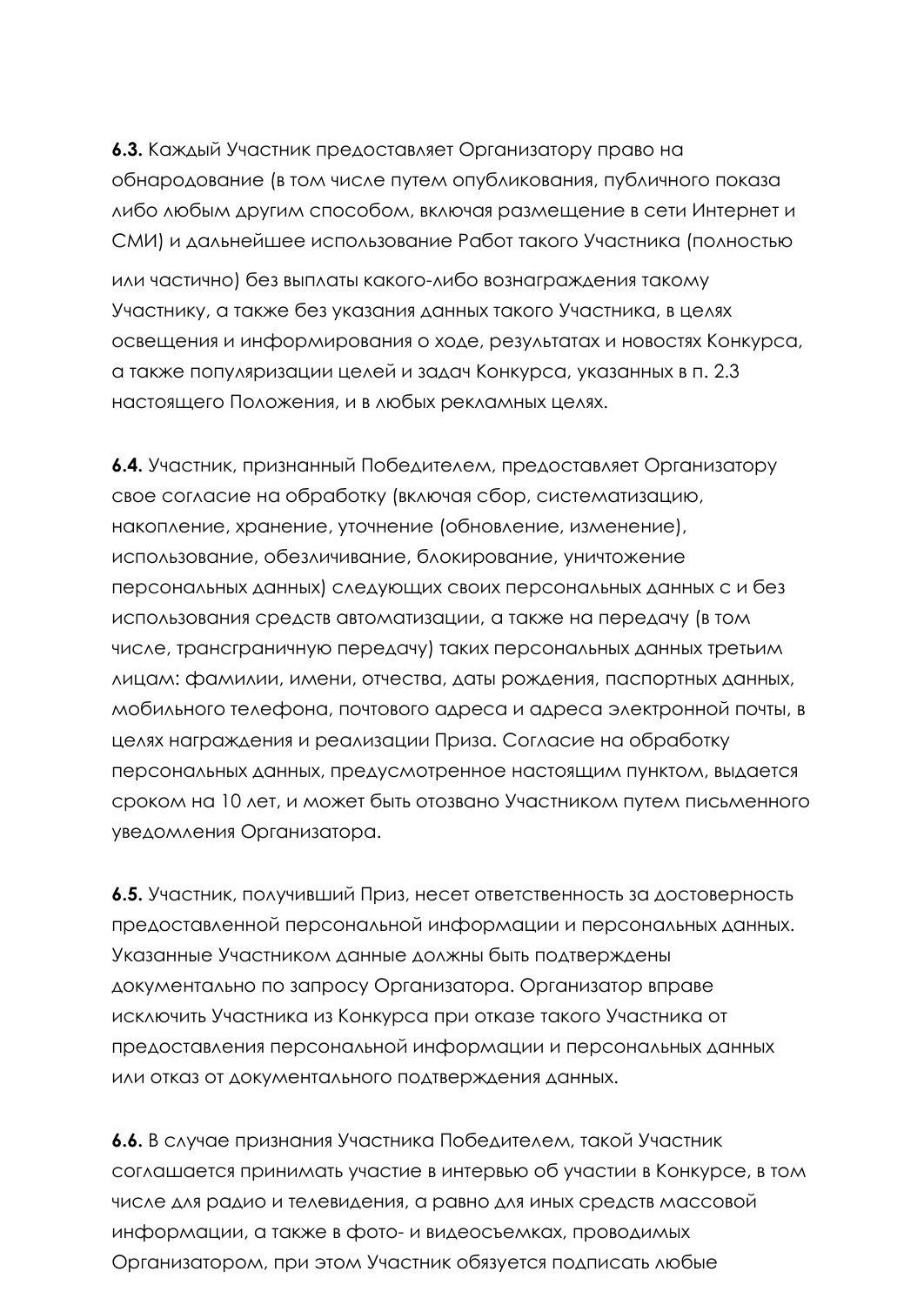требуемые законодательством документы, разрешающие использование его имени и изображения для их использования

Организатором в рекламных целях, связанных с Конкурсом. Все исключительные права на такие материалы будут принадлежать Организатору без уплаты какого-либо отдельного дополнительного вознаграждения соответствующему Участнику.

**7.** ПРЕДСТАВЛЕНИЕ РАБОТ НА КОНКУРС

**7.1.** Один Участник может подать на Конкурс неограниченное количество Работ.

**7.2.** Участник самостоятельно несет все расходы, связанные с участием в Конкурсе, включая, но, не ограничиваясь, расходами за интернет, телефон, расходные материалы, иное.

**7.3.** Участие в Конкурсе для Участника является бесплатным.

**7.4.** Организатор вправе не допустить Работу к участию в Конкурсе, а также прекратить участие Работы в Конкурсе, если она не соответствует Требованиям к работам или настоящему Положению, или если Участник не соответствует Требованиям к участнику или перестал соответствовать таким требованиям.

**7.5.** Участники Конкурса представляют Работы на Конкурс в соответствии с Правилами предоставления работ.

# **8. РЕГЛАМЕНТ КОНКУРСА**

**8.1.** Предусмотренные настоящим пунктом 8 настоящего Положения срока могут быть в любое время изменены по усмотрению Организатора. Подробную информацию о ходе проведения Конкурса можно найти на Сайте Конкурса. Если иные сроки не были определены Организатором, Конкурс проводится в следующие сроки: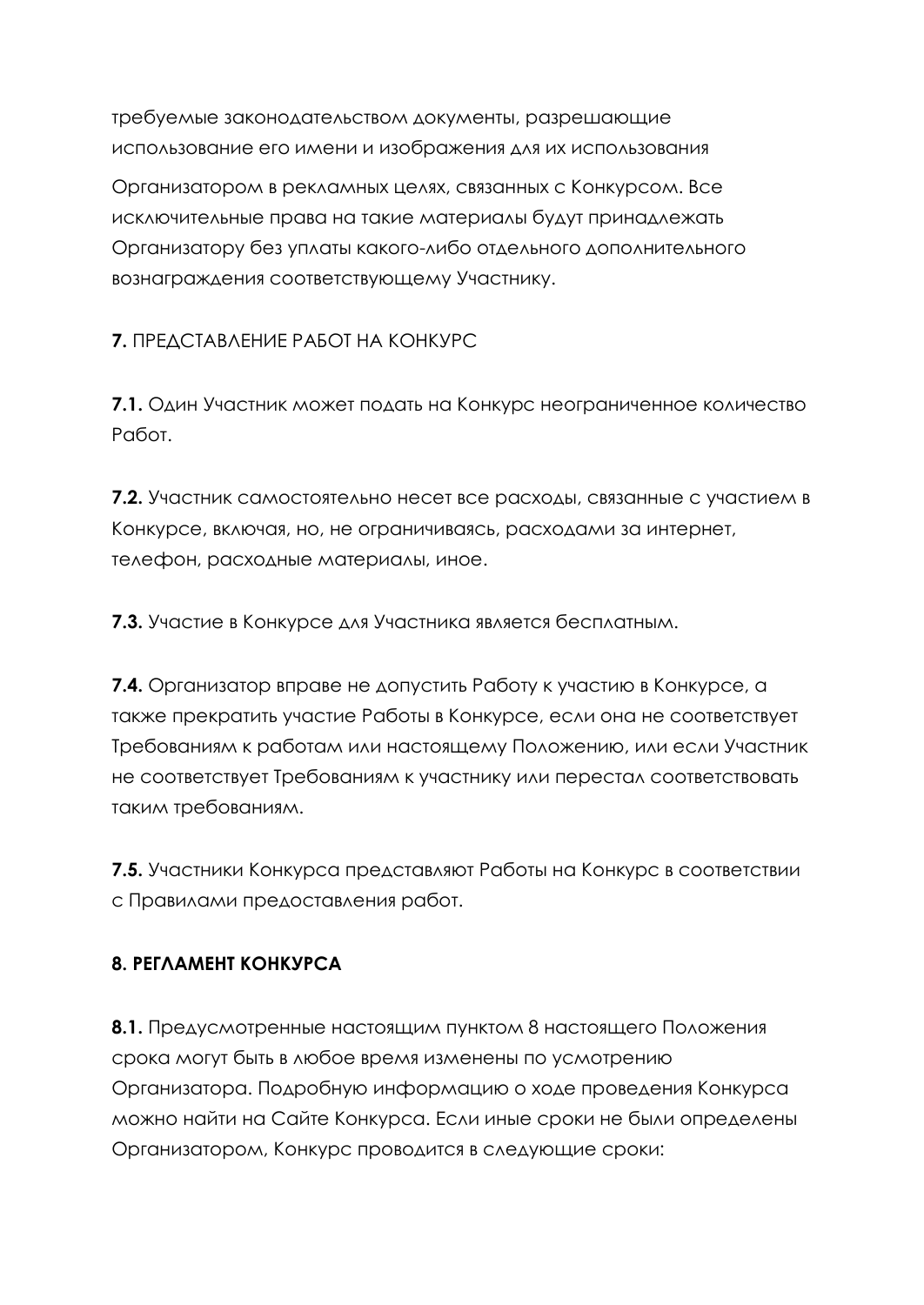- Начало Конкурса: 00.00 по Московскому времени 15 февраля 2021 г.
- Окончание Конкурса: 23.59 по Московскому времени 5 ноября 2021 г.
- Заседание Жюри: до 12 ноября 2021 г.
- Оглашение результатов Конкурса: до 17 ноября 2021 г.
- Поездка Победителя Конкурса, которому был предоставлен Приз: в период с 01.06.2022 г. по 31.08.2022 г.\*

\* Сроки поездки предварительные и могут быть изменены по усмотрению Организатора в зависимости от эпидемической ситуации по COVID-19, действующих ограничений применимого законодательства, а также от других обстоятельств.

# **9. ЗАВЕРШЕНИЕ КОНКУРСА**

**9.1.** Итоги Конкурса оглашаются посредством размещения информации о Победителе Конкурса и демонстрации его Работы на Сайте Конкурса, сообщаются путем направления индивидуального электронного письма Победителю, а также на церемонии награждения Победителя, которая пройдет очно или заочно, по усмотрению Организатора. Информация о формате награждения (очно или заочно), дате и времени награждения в случае очной церемонии будет доведена Организатором до Победителя не позднее, чем за две (2) недели до даты награждения.

**9.2.** Приз выдается Победителю Конкурса на очной церемонии награждения или при заочной форме – путем направления по электронной почте электронной копии сертификата на Приз, оригинал сертификата выдается во время поездки в Россию.

**9.3.** Участник, получивший Приз, обязуется подписать документы, подтверждающие получение Приза, требуемые в соответствии с применимым законодательством (в том числе, акт приема-передачи).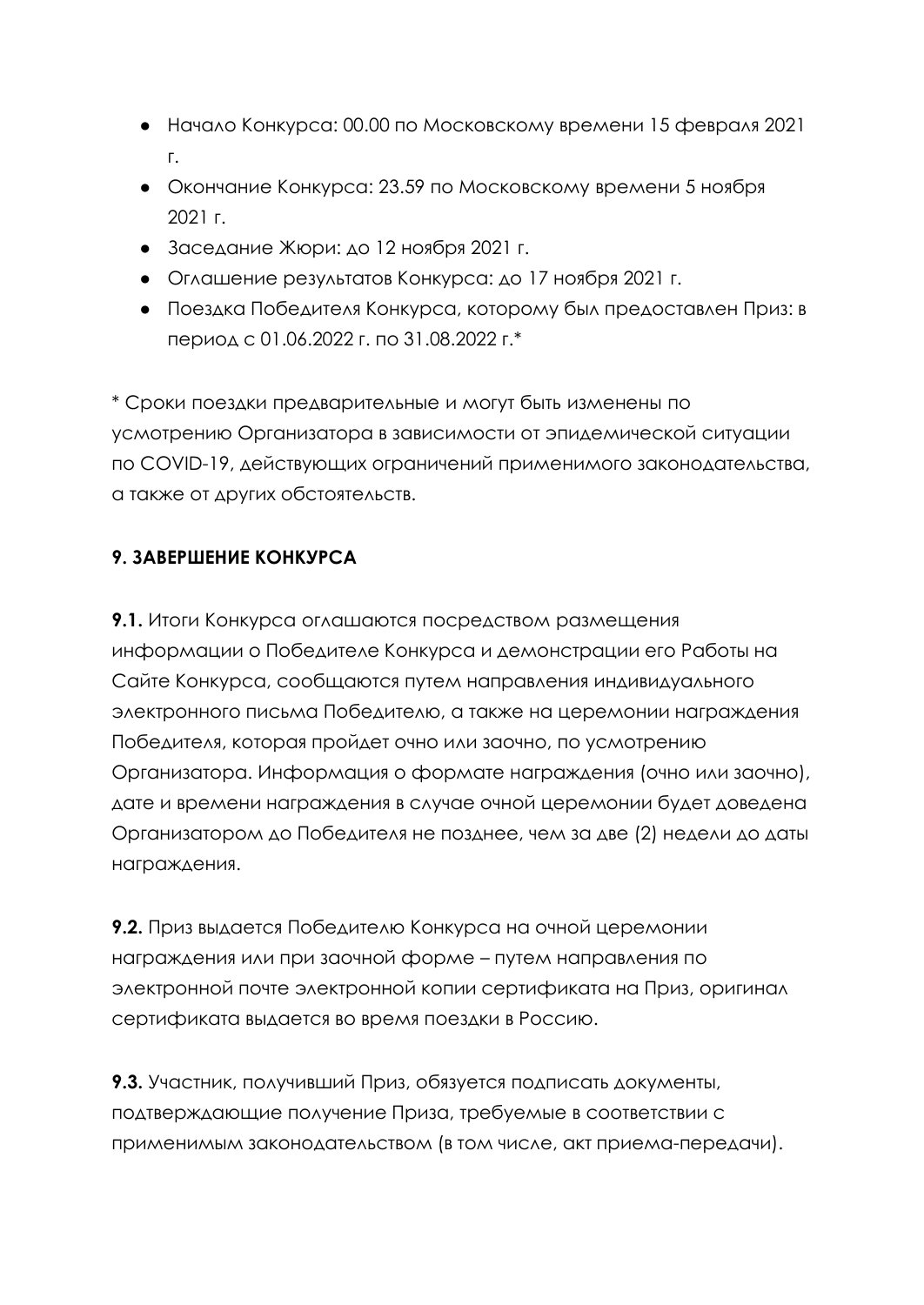**9.5.** Организатор Конкурса выполняет функции Налогового Агента в соответствии с законодательством Российской Федерации. Организатор Конкурса настоящим информирует Участников, что для Победителя Конкурса, получившего Приз, законодательно предусмотрена обязанность уплатить соответствующие налоги в связи с получением призов (выигрышей) от организаций, стоимость которых превышает 4 000,00 (четыре тысячи) рублей за отчетный период (календарный год). Принимая участие в Конкурсе и соглашаясь с настоящим Положением, Участники считаются надлежащим образом проинформированными о вышеуказанной обязанности.

**9.6.** Приз, стоимостью более 4 000,00 (четырех тысяч) рублей, вручается в соответствии с п. 3 ст. 224 и п. 2 ст. 224 и п. 4 ст. 226 Налогового кодекса Российской Федерации. Организатор Конкурса удерживает сумму налога на доходы физических лиц в размере 35% для резидентов и 30 % для нерезидентов от суммы Приза (равно – «Денежную часть Приза»), непосредственно при вручении Приза в соответствии с условиями настоящего Положения.

**9.7.** Организатор Конкурс свяжется с победителями через личные сообщения в социальных сетях –- Instagram & Facebook и запросит контактную информацию для отправки призов победителям. Если победитель не предоставляет необходимую информацию в течение 4 календарных дней, Организатор конкурса в праве переназначить победителя.

**9.8.** Приз считается выданным и полученным на основании подтверждения доставки транспортной компанией.

**9.9.** Если победитель не отвечает службе доставки после предоставления контактных данных и есть возможность вернуть приз, приз должен быть возвращен Организатору Конкурса и утилизирован.

## **10. ОСОБЫЕ УСЛОВИЯ**

**10.1.** Информирование Участников о Конкурсе производится путем размещения настоящего Положения и информации о Конкурсе на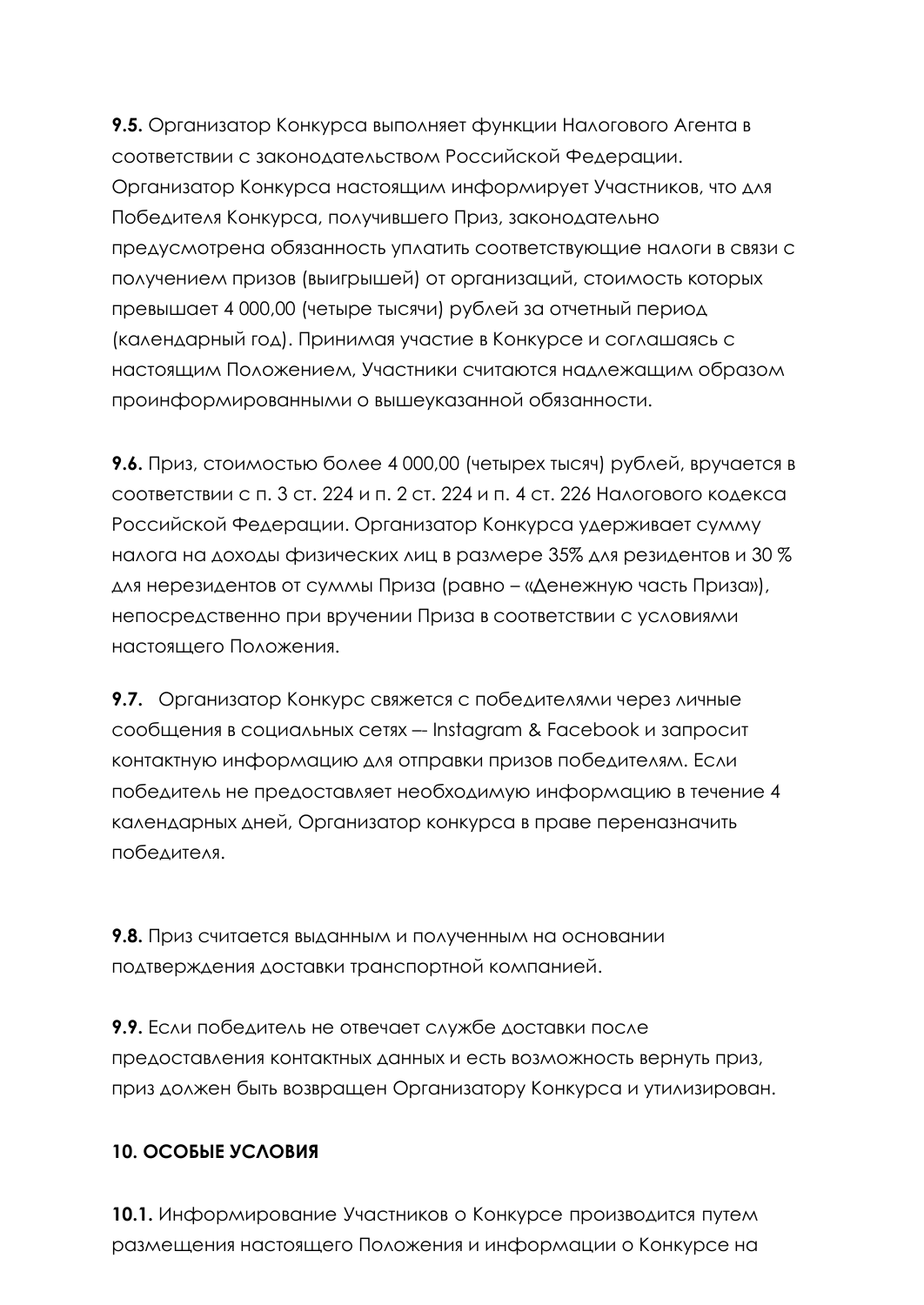Сайте Конкурса в сроки, определенные Организатором.

**10.2.** Организатор не несут ответственности за технические сбои сети Интернет-провайдера, к которой подключен Участник; за действия/бездействия оператора Интернет-связи, к которой подключен Участник; что привело к неполучению Организатором Работ(ы), направленной Участником для участия в Конкурсе, или неполучению Участником сообщения о признании Победителем, а также за любой ущерб, причиненный в результате использования Приза или его части.

**10.3.** Организатор вправе в любое время по собственному усмотрению вносить изменения и дополнения в настоящее Положение путем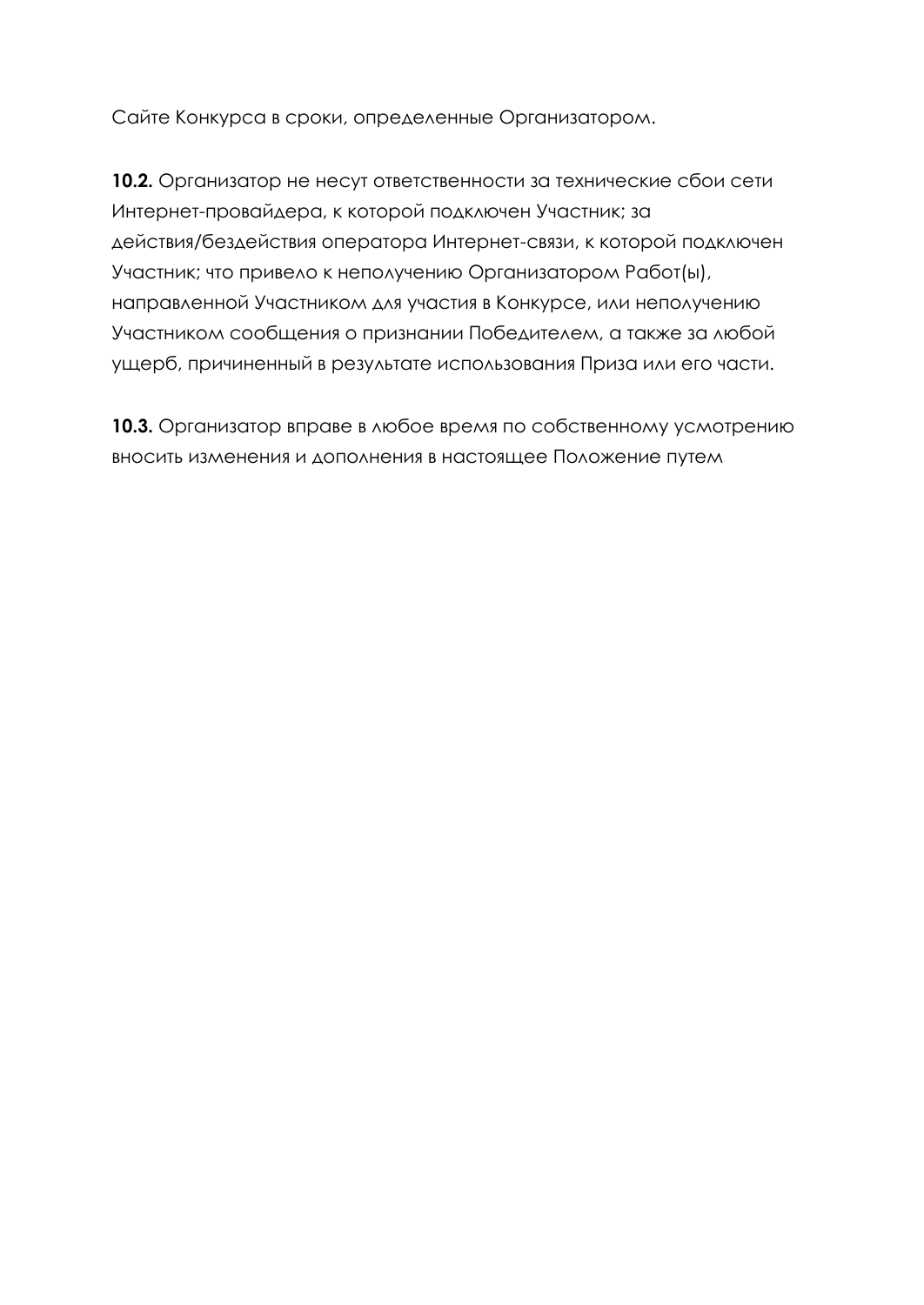размещения соответствующих изменений и дополнений на Сайте Конкурса и в социальных сетях, указанных в п. 1.3. настоящего Положения, и Участники дают свое согласие на такие изменения и дополнения. Организатор вправе в любое время до объявления Победителя прекратить проведение Конкурса, при этом Организатор не несет обязанности по возмещению каких-либо расходов, понесенных Участниками или потенциальными Участниками.

**10.4.** Организатор вправе не вступать в письменные переговоры либо иные контакты с Участниками.

**10.5.** Настоящее Положение, а также все взаимоотношения между Участниками и Организатором в связи с проведением Конкурса регулируются законодательством Российской Федерации.

**10.6.** Если какое-либо условие настоящего Положения является или становится незаконным, недействительным или неприменимым, то это не влияет на законность, действительность и применимость всех прочих условий настоящего Положения.

## **11. КОНТАКТЫ**

Организатор:

ООО «АйДиСи»

125047, Российская Федерация, город Москва, улица Тверская-Ямская 1-я, дом 6, строение 1, этаж 2, офис 1

ИНН 7708705025

Тел.: (495) 276-22-45

ltd."ADCommunications"